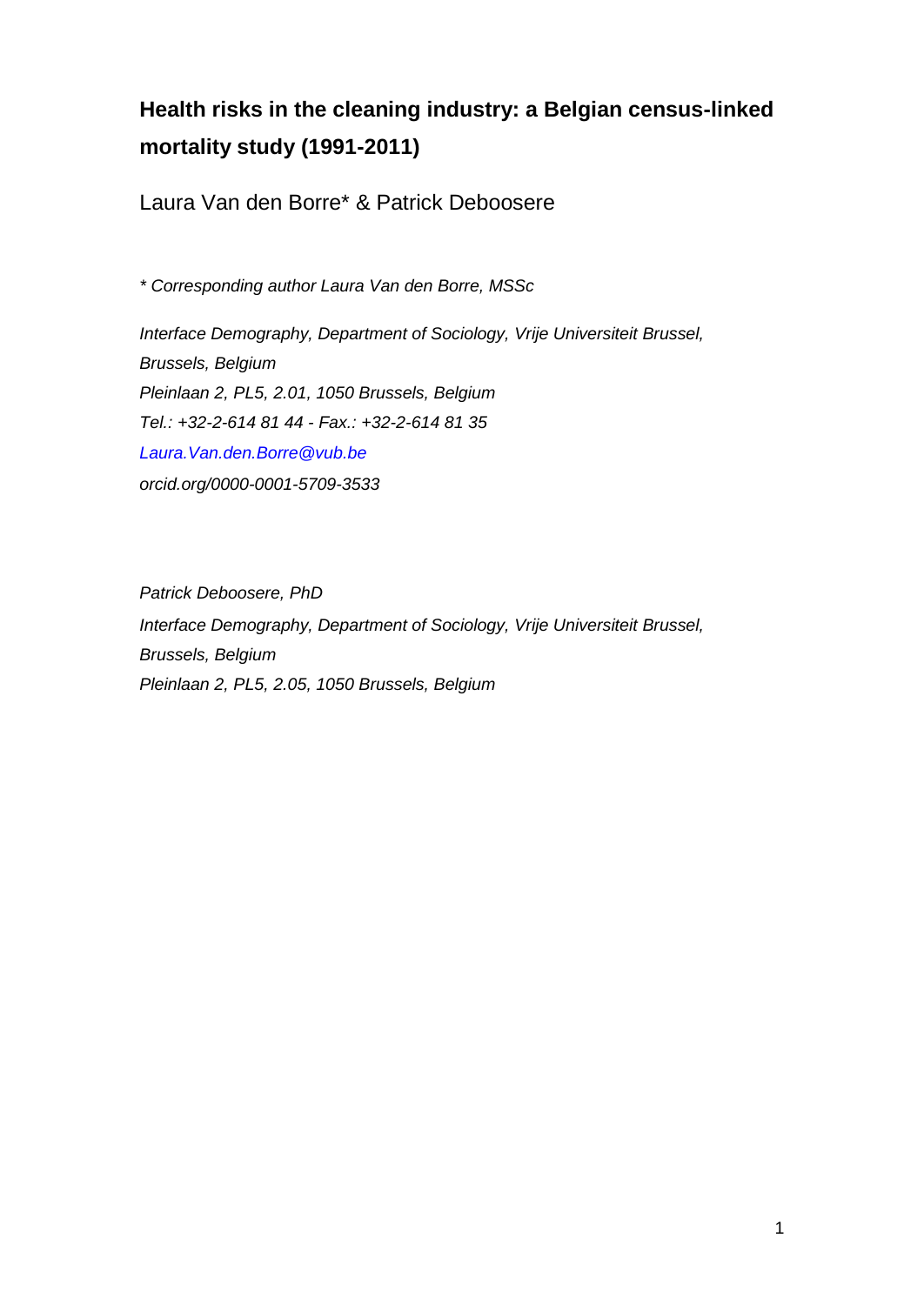# **Health risks in the cleaning industry: a Belgian census-linked**

# **mortality study (1991-2011)**

# **INTRODUCTION**

Cause-specific mortality has rarely been investigated for cleaners, despite considerable knowledge on occupational health risks. Approximately 3.44 million Europeans were employed as cleaners in 2012, representing 1.6% of the EU-28 working population (Eurostat 2015). Working conditions in the industry are characterized by low earnings, high job demands and low levels of autonomy (Eurofound 2014). Depending on the specific tasks and work environments, cleaners may be exposed to chemical products, biological hazards, difficult physical working conditions, and various psychosocial risk factors (Zock 2005; European Agency for Safety and Health at Work 2009; Mousaid et al. 2015).

Recent research has drawn attention to a number of adverse health effects associated with professional cleaning. Cleaners report a higher number of health problems than the general working population (Eurofound 2014). High prevalence of asthma, musculoskeletal disorders and poor mental health has been reported repeatedly among cleaning personnel (Gamperiene et al. 2006; Jaakkola and Jaakkola 2006; Kumar and Kumar 2008). Current studies on health risks among cleaners have focused on specific types of morbidity (Charles et al. 2009). However, the mortality pattern of cleaners has been scarcely investigated (Cucino and Sonnenberg 2002; Harris et al. 2016).

This study examines differences in cause-specific mortality among cleaners, manual workers and non-manual workers to identify potential health risks.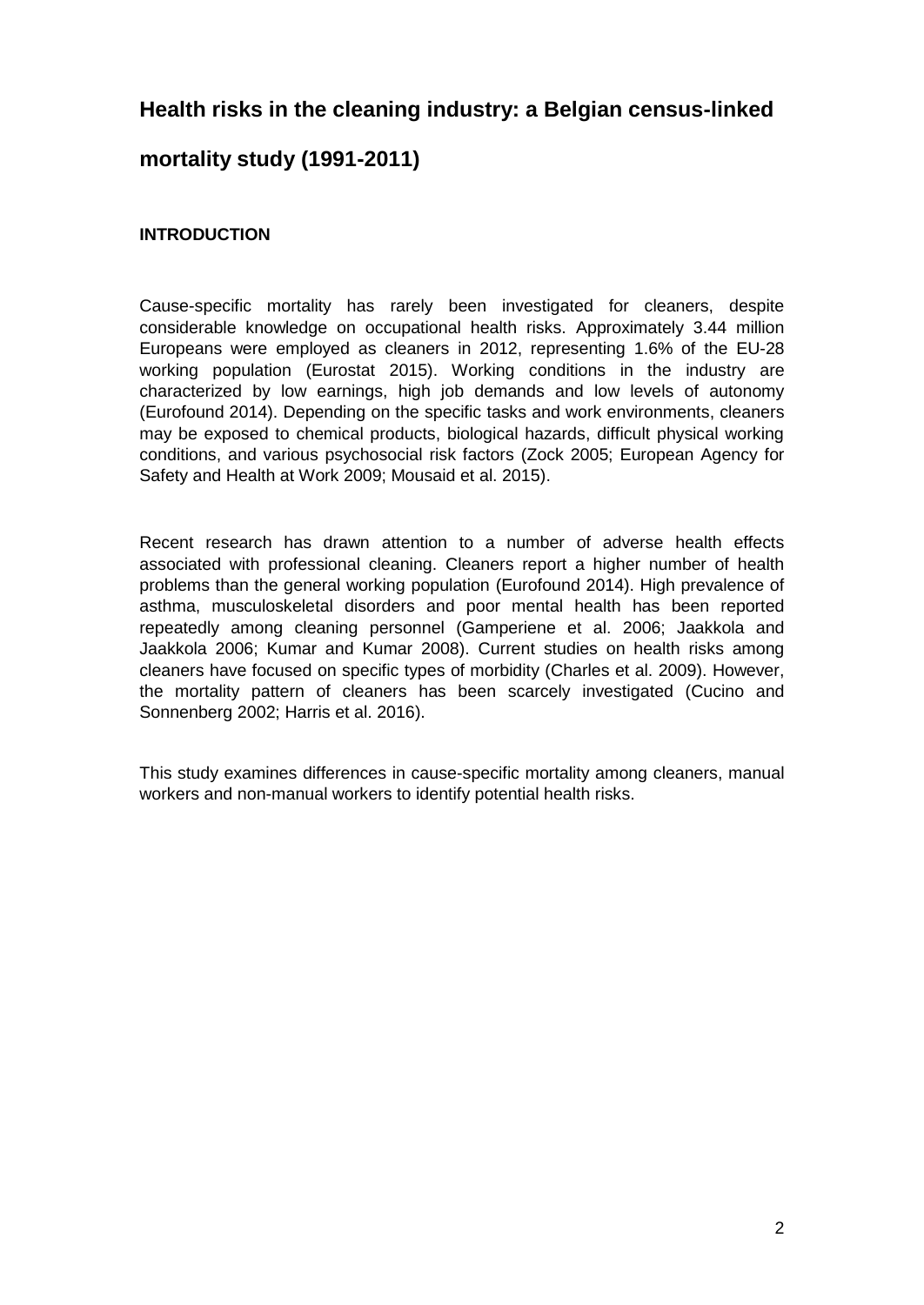#### **METHODS**

Data were derived from an anonymous record linkage between the 1991 Belgian census, the population register, and death certificate information. The census provides exhaustive demographic and socio-economic information of the officially registered Belgian population, including occupational type; industry of employment, type of performed labour (manual or non-manual labour), type of contract (full-time or part-time), educational level and marital status. The Belgian census was directly linked by Statistics Belgium at the individual level with the population register. The population register contains migration and mortality information for every legal citizen up to 31 December 2011. Cause-specific mortality data from death certificates were added covering the periods 1991-1997 and 2001-2011.

#### *Study population*

The Belgian working population aged 30 to 60 was selected from the 1991 census. The working population consisted of 1,562,551 men and 953,442 women. All-cause mortality information was derived from the population register, including 202,339 male and 58,592 female deaths between 1 March 1991 and 31 December 2011. Table 1 provides an overview of the characteristics of the study population.

[Insert Table 1]

Cleaners were identified using the International Statistical Classification of Occupations (ISCO): domestic cleaners; cleaners in offices and other establishments; street sweepers and related occupations; building structure cleaners and; window cleaners and related occupations (Federal Public Service Employment; Labour and Social Dialogue 2016). A total of 53,140 male and 96,914 female cleaners were identified in the 1991 Census.

In addition to cleaners, we distinguished manual and non-manual workers using information on the type of performed labour. Without taking cleaners into account, we identified 654,871 male and 202,241 female manual workers. A total of 854,540 men and 654,287 women performed non-manual work (white-collar, management, etc.) at the time of the census.

#### *Mortality information*

Cause-specific mortality information was based on the underlying cause of death as recorded on the death certificate. Data for cause-specific mortality are partially missing for 1998-2001. As a result, two time periods were considered for analysis. The first period covered 6 years and 10 months between the census date (1 March 1991) and 31 December 1997, while the second period comprised 10 years and three months from 1 October 2001 to 31 December 2011. The  $9<sup>th</sup>$  and 10<sup>th</sup> revision of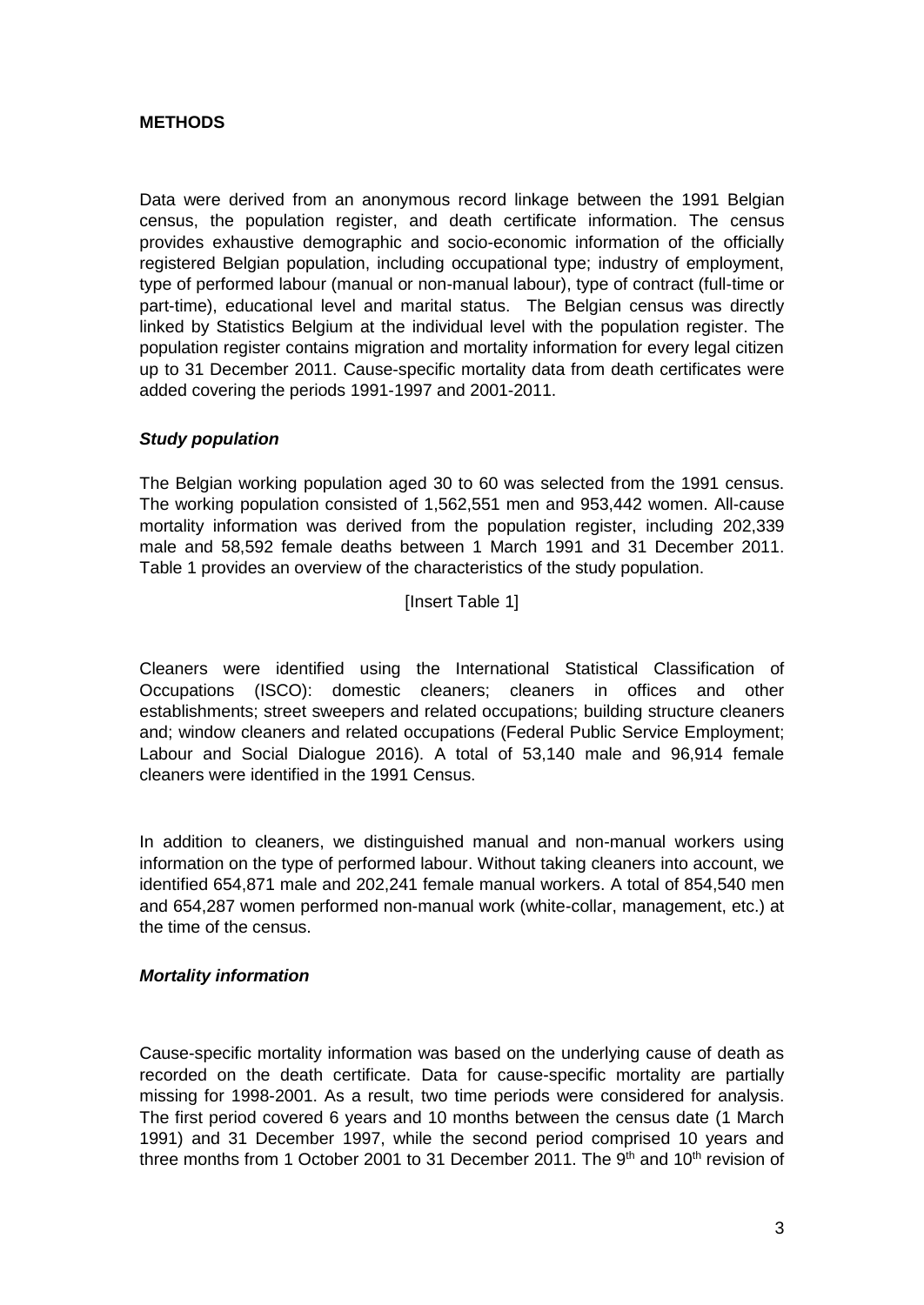the International Classification of Diseases (ICD) were used in the periods 1991-1997 and 2001-2011, respectively.

#### *Statistical analyses*

First, we examined broad categories of causes of death for the periods 1991-1997 and 2001-2011 to determine if cleaners experience elevated mortality. Causes of death were grouped in broad categories building on the structure of the International Classification of Diseases. Standardized Mortality Ratios (SMRs) and 95% confidence intervals (CI) were calculated for cleaners and manual workers by 5-year age groups with reference to non-manual workers. Analyses were performed separately for men and women.

Second, we considered possible effects of smoking, education and part-time work on mortality risks among cleaners. Analyses were performed for the period 2001-2011 due to the relatively low number of death for some specific causes of death in 1991- 1997.

# *a) Smoking*

Because smoking information was not available in the dataset, SMRs were indirectly adjusted (Axelson and Steenland 1988). Smoking prevalence data were derived from the Belgian Health Interview Survey, containing health indicators from a large representative sample of Belgian households (WIV-ISP 2015). Waves 1997, 2001, 2004 and 2008 were pooled. Smoking status (current, former and never) was obtained for cleaners, manual workers and non-manual workers between the ages of 30 and 60 years. Housekeeping and restaurant services workers; Domestic and related helpers, cleaners and launderers; and Building caretakers, window and related cleaners were identified using ISCO codes. Information on the type of performed labour allowed us to distinguish non-manual and manual workers (excluding cleaners). Relative risk estimates for the selected smoking-related diseases were obtained from the 2014 US Surgeon General's Report (CDC 2014). Further information on the calculation of smoking adjusted SMRs  $(SMR<sub>smok</sub>)$  is provided in appendix 1.

# *b) Education*

Hazard ratios (HRs) and corresponding 95% confidence intervals were calculated using Cox proportional hazards models. Cleaners and manual workers were compared to non-manual workers as the reference group. Models were fit to the attained age as time scale (Korn et al. 1997). Time was measured continuously as the age until death or censorship, using the exact date of emigration or mortality from the population register. Censorship occurred at emigration or at the end of the followup period. Mortality due to causes of death other than the cause under investigation was censored at time of death. Following Richiardi and colleagues, both age- and education-adjusted hazard ratios are presented (Richiardi et al. 2008). Analyses were performed controlling for age at baseline as a continous variable. Highest educational attainment was included as a categorical variable ranging from no degree to at least a high school diploma.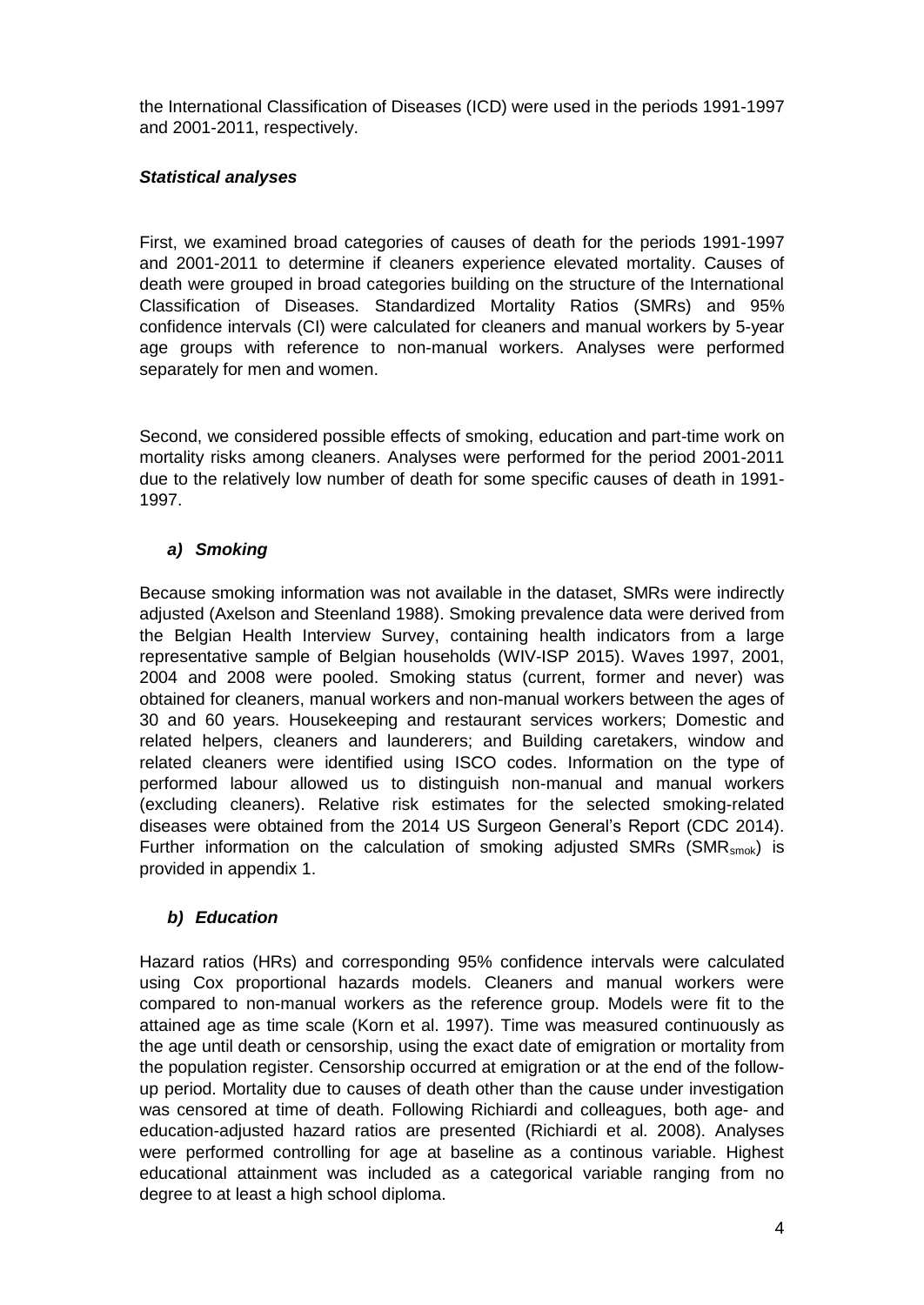# *a) Part-time work*

Cox proportional hazards models were performed separately for cleaners to gain insight in exposure duration effects related to cleaning work. There were distinct differences between cleaners and the other occupational groups regarding the distribution of part-time employment. Hence, additional analyses for the cleaning industry were performed to investigate potential mortality differences by type of contract. Hazard ratios were age-adjusted. We also controlled for marital status and educational level, as these may influence the association between part-time work and mortality risks (Honjo et al. 2015). Part-time cleaners were used as the reference group.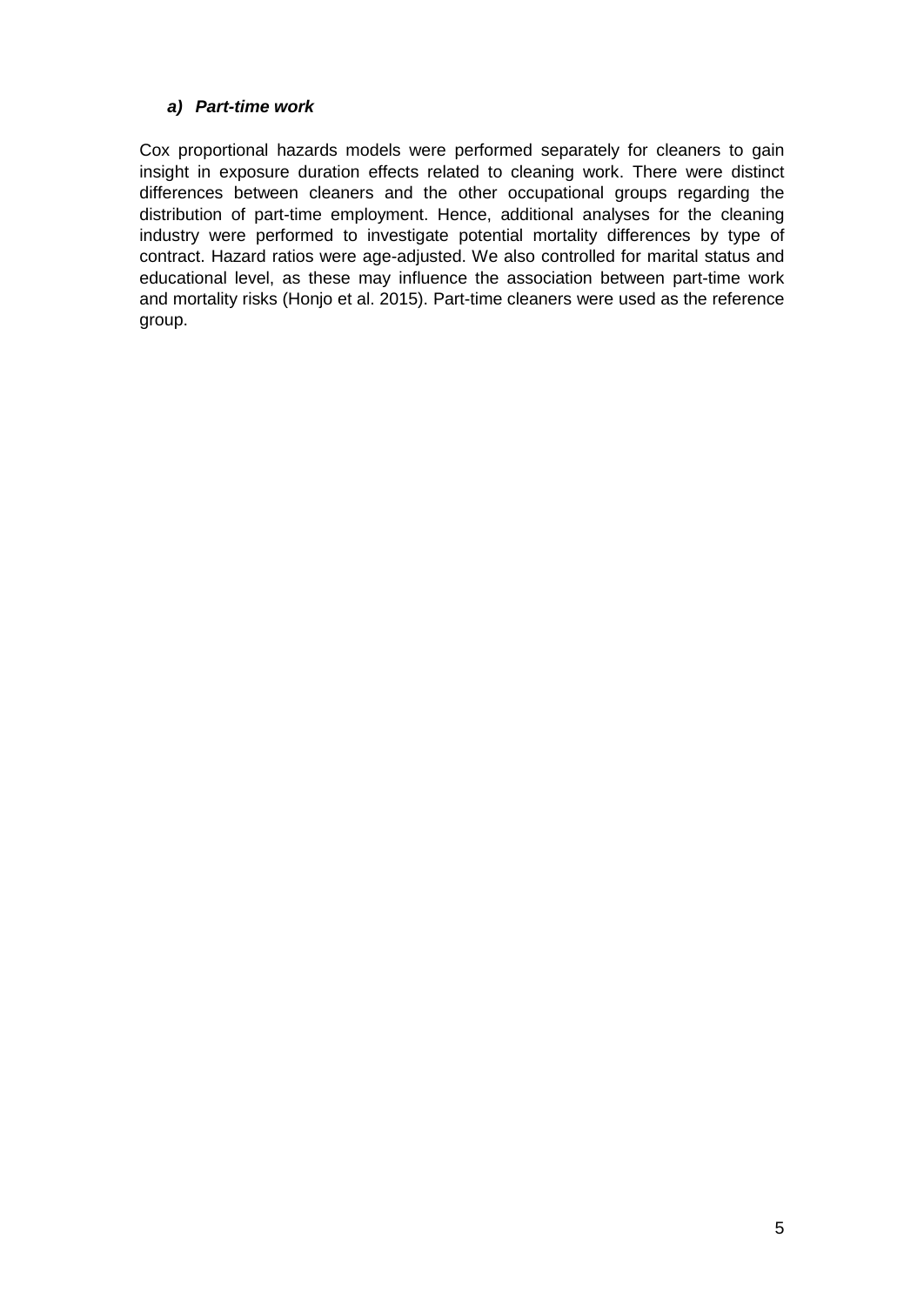#### **RESULTS**

#### *Mortality pattern in 1991-1997 and 2001-2011*

Mortality risks were higher for cleaners than for non-manual workers. Table A1 in appendix presents SMRs for cleaners and manual workers for the periods 1991-1997 and 2001-2011.

Male cleaners experienced higher mortality risks in both study periods. SMRs for all causes of death were 36% (SMR 1.36 CI 1.29-1.42) higher in 1991-1997 compared to non-manual cleaners. In 2001-2011, the difference became even more pronounced with a SMR of 1.45 (CI 1.41-1.48) among male cleaners. Elevated mortality risks among female cleaners only became apparent in 2001-2011 due to the low number of deaths in 1991-1997. They experienced 16% (SMR 1.16 CI 1.13-1.19) higher mortality in 2001-2011 compared to female non-manual workers.

Male cleaners have high SMRs for almost every category of causes of death. Both male and female cleaners seem to experience elevated SMRs for respiratory malignancies; heart diseases; cerebrovascular and other circulatory diseases and respiratory diseases. After further examination of the specific causes of death, cleaners have high SMRs for lung cancer, pneumonia, chronic obstructive pulmonary diseases (COPD), ischemic heart diseases and cerebrovascular diseases.

Figure 1 presents SMRs and smoking-adjusted SMRs for all causes of death, lung cancer, pneumonia, chronic obstructive pulmonary diseases (COPD), ischemic heart diseases and cerebrovascular diseases in 2001-2011. Male and female cleaners experienced higher mortality risks than non-manual workers, even after adjustment for smoking.

SMRs for all-cause mortality remained elevated among male cleaners despite a drop from 1.45 (CI 1.41-1.48) to 1.25 (CI 1.22-1.28). For female cleaners, SMRs declined from 1.16 (CI 1.13-1.19) to 1.10 (CI 1.07-1.13).

COPD mortality ratios were over 2 times higher for male (SMR 2.45 CI 2.20-2.73) and female (SMR 2.20 CI 1.92-2.51) cleaners compared to non-manual workers. Smoking-adjusted SMRs for COPD remain around 2 times higher among cleaners. Results for women show large differences in COPD mortality for cleaners and manual workers in comparison with non-manual workers.

SMRs for lung cancer dropped after adjusting for smoking from 1.72 (CI 1.62-1.84) to 1.30 (CI 1.22-1.39) for male cleaners and from 1.49 (CI 1.36-1.62) to 1.21 (CI 1.11- 1.32) for female cleaners.

Smoking-adjusted SMRs for pneumonia among female cleaners (SMR<sub>smok</sub> 1.31 CI 1.00-1.68) were comparable to those among other manual workers (SMR $_{\rm{smok}}$  1.28 CI 1.06-1.54). For men, pneumonia risk was considerably higher for cleaners (cleaners SMRsmok 1.64 CI 1.35-1.97; manual workers (SMRsmok 1.06 CI 0.99-1.13).

Male and female cleaners had smoking-adjusted SMRs for ischemic heart diseases of 1.22(CI 1.13-1.31) and 1.40 (CI 1.25-1.57), respectively. Smoking-adjusted SMRs for cerebrovascular mortality were 20% higher among male cleaners ( $\text{SMR}_{\text{smok}}$  1.20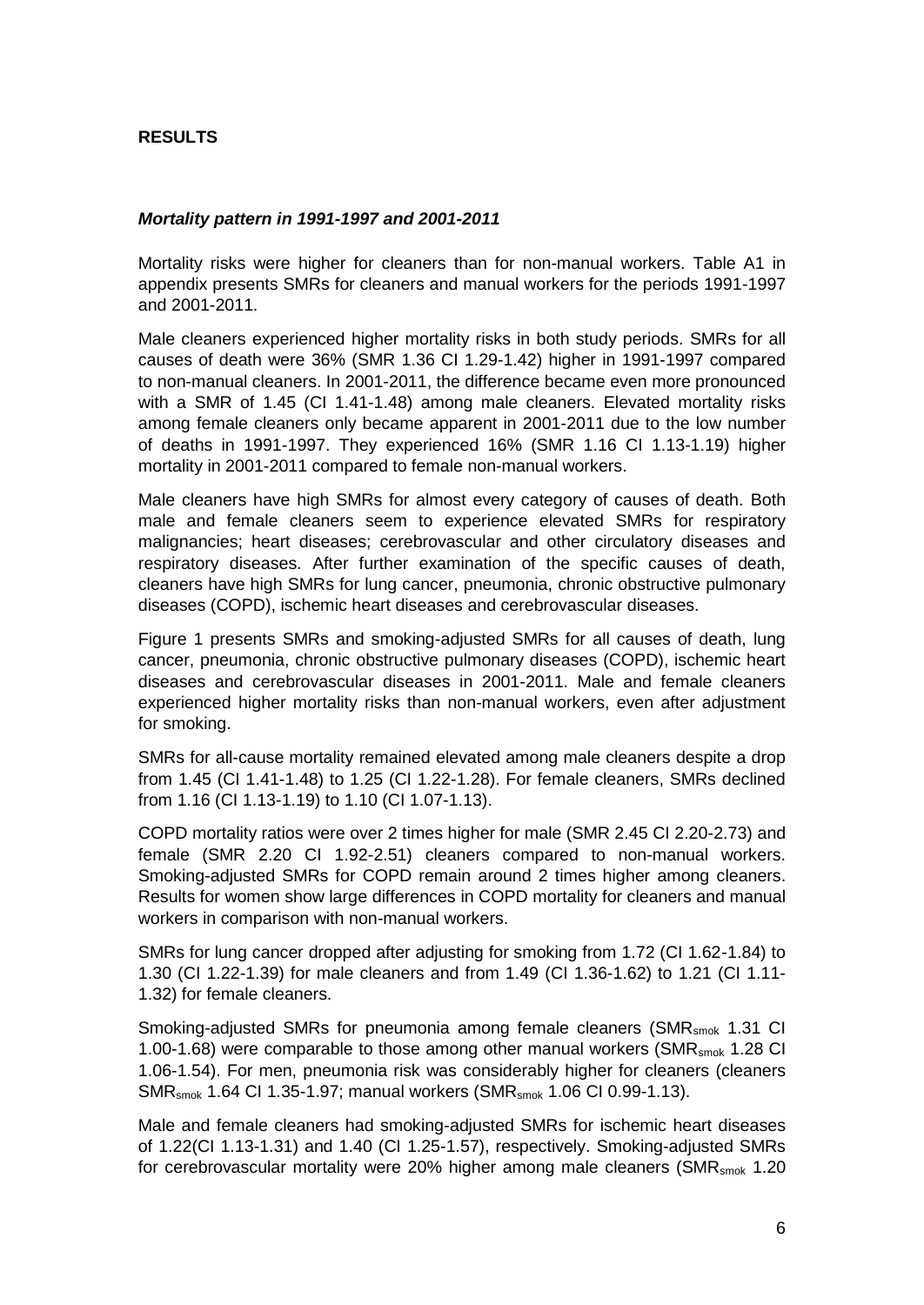CI 1.06-1.35) and 13% higher for female cleaners (SMR<sub>smok</sub> 1.13 CI 1.00-1.27) compared to non-manual workers.

#### [Insert Figure 1]

#### *Education*

Figure 2 shows the hazard ratios for the five aforementioned causes with adjustments for educational level. The pattern in age-adjusted hazard ratios was similar to our findings based on SMRs unadjusted for smoking. Hazard ratios declined after controlling for educational level. Nonetheless, results remained significant except for pneumonia (HR 1.19 CI 0.88-1.61) and cerebrovascular mortality (HR 1.11 CI 0.96- 1.28) among female cleaners. Overall, lower educational levels were associated with increased mortality risks for all causes of death under investigation. Tables A2 and A3 in appendix present results for types of cleaners with reference to non-manual workers. Hazard ratios are higher for all types of cleaners compared to non-manual workers. After the inclusion of educational level in the model, hazard ratios remain elevated.

[Insert Figure 2]

#### *Part-time work*

The group of cleaners was selected for further analyses to investigate potential mortality differences between part-time and full-time work. Table 2 presents HRs for mortality among full-time cleaners with reference to part-time cleaners in 2001-2011.

Male cleaners working full-time had lower mortality ratios than their colleagues in part-time employment. Age-adjusted HRs for full-time cleaners were lowest for mortality due to COPD (HR 0.63 CI 0.42-0.95); mortality due to ischemic heart diseases (HR 0.70 CI 0.51-0.96); and all-cause mortality (HR 0.87 CI 0.78-0.96).

Women on the other hand had higher HRs for full-time cleaning work compared to part-time cleaning work. Age-adjusted HRs were highest for lung cancer (HR 1.18 CI 0.99-1.41); cerebrovascular diseases (HR 1.11 CI 0.86-1.43); ischemic heart diseases (HR 1.08 CI 0.85-1.35); and all-cause mortality (HR 1.08 CI 1.03-1.14).

The results from the multivariate analysis show HRs for male and female cleaners were slightly modified by low educational levels and being unmarried. Low educational level groups have higher mortality risks. Being unmarried is associated with higher mortality ratios. After adjustment for age, educational level and marital status, HRs for men and women in full-time cleaning work approximated the reference group.

[Insert Table 2]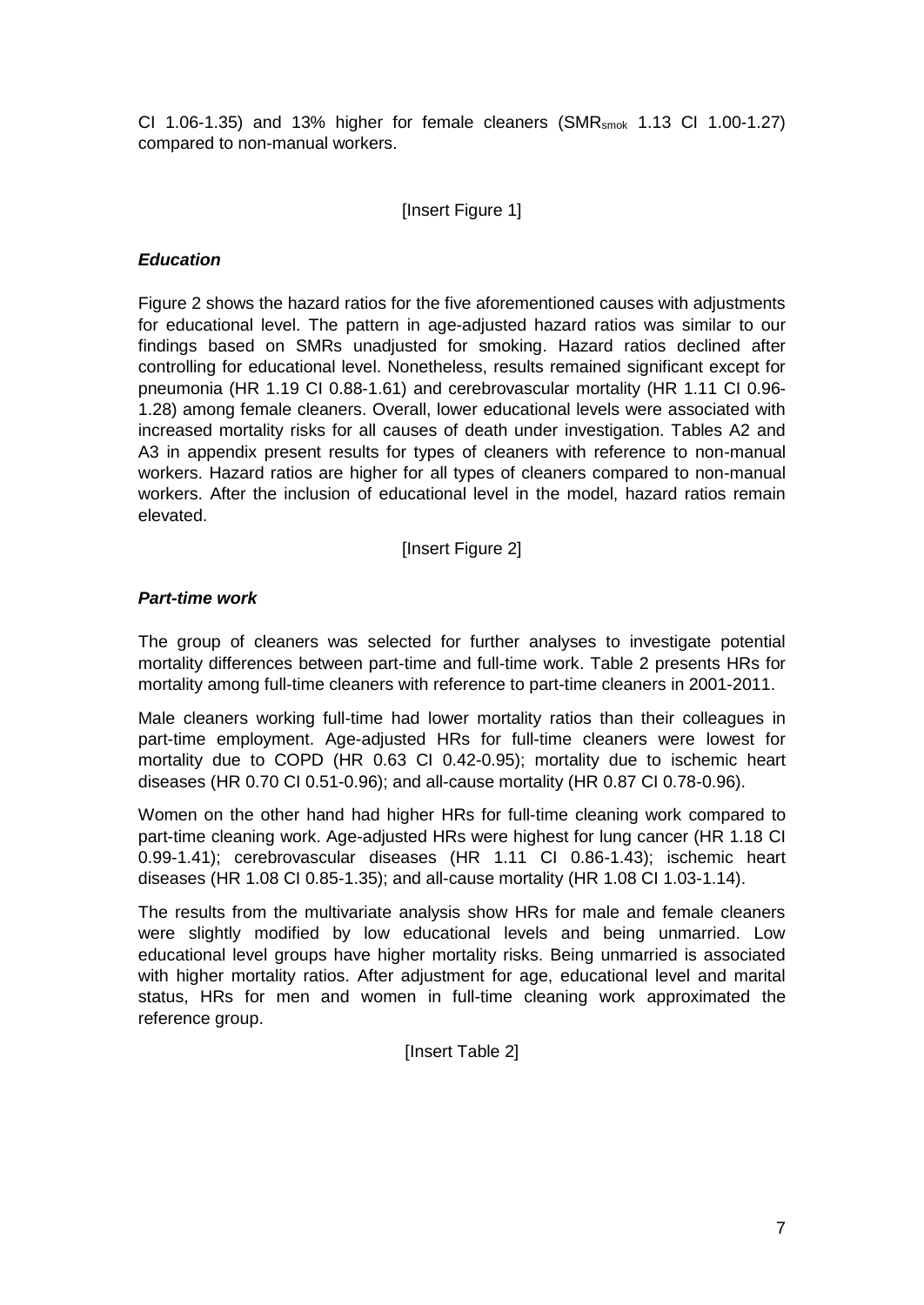#### **DISCUSSION**

Working in the Belgian cleaning industry in 1991 was associated with higher mortality risks during the subsequent 20-year period. Cleaners experienced significantly more deaths due to lung cancer, COPD, pneumonia, ischemic heart diseases and cerebrovascular diseases than non-manual workers.

Recent studies suggest an association with occupational exposure types in the cleaning industry. A potential carcinogenic effect of chlorinated solvents on lung cancer has been reported in two large population-based case-control studies (Vizcaya et al. 2013; Mattei et al. 2014). COPD has been associated with an abnormal response of the lungs to noxious particles and gases (Salvi and Barnes 2009). Chronic respiratory symptoms seem to be related to the use of disinfectants (Preller et al. 1995). Contrary to previous studies, we did not find an association between cleaning and asthma (Jaakkola and Jaakkola 2006; Vandenplas et al. 2013; Vizcaya et al. 2015). It is possible that our classification may have failed to grasp health outcomes due to industry-specific allergens (Karjalainen et al. 2002). Alternatively, asthma may have an important intermediate rather than direct effect in the causal pathway leading to death (Soto-Campos et al. 2013).

The excess in pneumonia mortality may be an indication of biological risk factors in cleaning work, such as exposure to aspergillus fumigatus (European Agency for Safety and Health at Work 2009). In addition, chronic obstructive lung disease has been reported as a risk factor for pneumonia, as well as for cardiovascular mortality (Koivula et al. 1994; Huiart et al. 2005; Curkendall et al. 2006). Increased risks for mortality due to ischemic heart diseases have been reported among female cleaners with possible explanations including low job control, shift work and dust exposure (Sjögren et al. 2003).

Tobacco consumption is a major risk factor for respiratory and cardiovascular mortality (CDC 2014). However, mortality risks remained higher for cleaners compared to non-manual workers after indirect adjustment for smoking. This method is based on hypothesized differences in smoking behaviour and international research on the relative risks of smoking (Steenland et al. 1984). Smoking prevalence for cleaners, manual and non-manual workers were similar in each of the four waves of the national health survey, indicating consistency in smoking habits by occupational group. A variety of relative risks have been reported for smoking due to differences in classification, in the amount smoked and in the use of incidence or mortality (van de Mheen and Gunning-Schepers 1996; Thun et al. 2013). Our adjustment is based on relative risks from the Cancer Prevention Study II, that followed approximately 1.2 million Americans from 1982 until 1988. According to a recent update of these smoking-related mortality risks, comparable estimates based on large cohorts are not available for adults under the age of 55 (CDC 2014).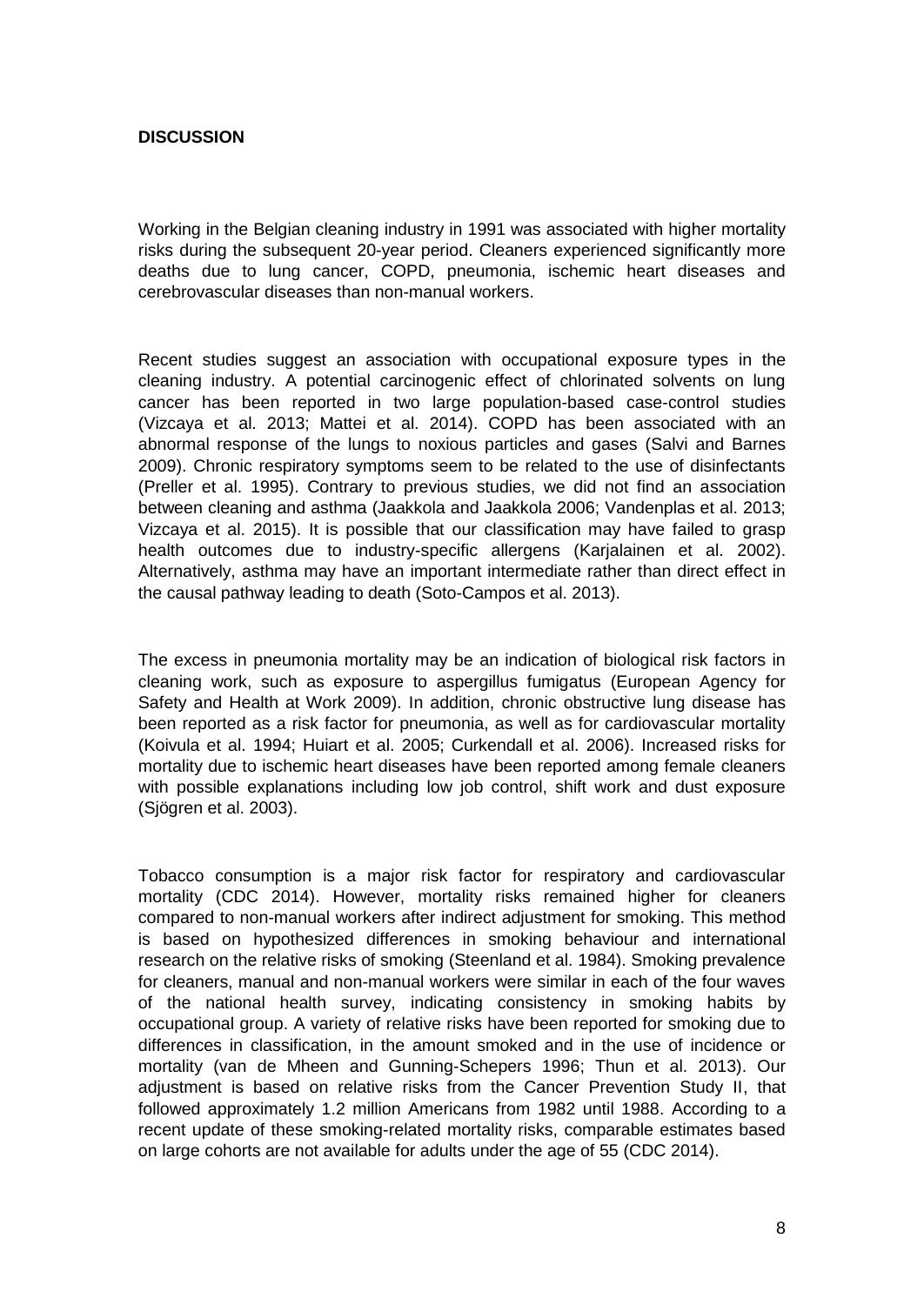Considering the strong association between high smoking prevalence and low educational attainment, our results adjusted for educational level may also provide an indication of the influence of smoking on mortality risks (Huisman et al. 2005). Although mortality differences between occupational groups declined, excess mortality among cleaners remained even after controlling for education. Further research efforts are required to determine the relation between smoking, occupational exposures and mortality for the cleaning industry, but it is highly probable that the abundance of chemical and biological hazards in the cleaning industry constitutes an important contribution to the excess mortality among cleaners (Montano 2014).

Excess mortality among female cleaners was not apparent until the second period under investigation. First, this result may be explained by different industries of employment for male and female cleaners. Cleaning practices have developed largely independently per sector, depending on the specific requirements (Fryer and Asteriadou 2009). In industrial settings, more male cleaners were employed. The specific chemical composition and the use of these cleaning products may lead to increased exposure to hazardous agents (Gerster et al. 2014). Industrial cleaning processes have recently been associated with a higher risk of COPD than domestic cleaning after controlling for sex and lifetime smoking exposure (De Matteis and Cullinan 2015).

Second, there may be a selection bias prior to the 1991 census. Female cleaners may leave the workforce more easily than male cleaners when experiencing health problems. In traditional male-breadwinner households, the salary of women complements the income from their partners. If households depend on men as the principal wage earner, it might be more difficult for them to stop working in case of health problems. The census data shows that more cleaners left the workforce than other workers. Female cleaners did so even more than do their male colleagues. For cleaners, we found that 59% of men and 52% of women were still working 10 years later. Approximately 66% and 64% of men and women in all other jobs in 1991 were still at work in 2001.

Results also showed sex differences in the effect of part-time work. Men employed as full-time cleaners experienced lower mortality compared to part-time cleaners whereas full-time female cleaners had elevated mortality risks. A Swedish mortality study reported a similar differential effect of full-time work by sex (Nylen et al. 2001). The explanation may lie in gender-specific motivations for part-time work, as supplementary analyses reveal the same pattern among manual and non-manual workers. When experiencing impaired health, men may be more likely to regard parttime work as a last resort before quitting their jobs. Men working full-time compared to part-time in manual and non-manual jobs had HRs of 0.79 (CI 0.76-0.83) and 0.85 (CI 0.81-0.89) in 2001-2011, respectively. Although this can also be the case for women, part-time work is also a means for healthy women to combine the economic benefits of employment with traditional household tasks. We found that married women who worked as cleaners, did so more often in part-time employment than married women in other jobs (65% vs. 32%). The large majority of married men (95%) worked fulltime, regardless of employment in the cleaning industry.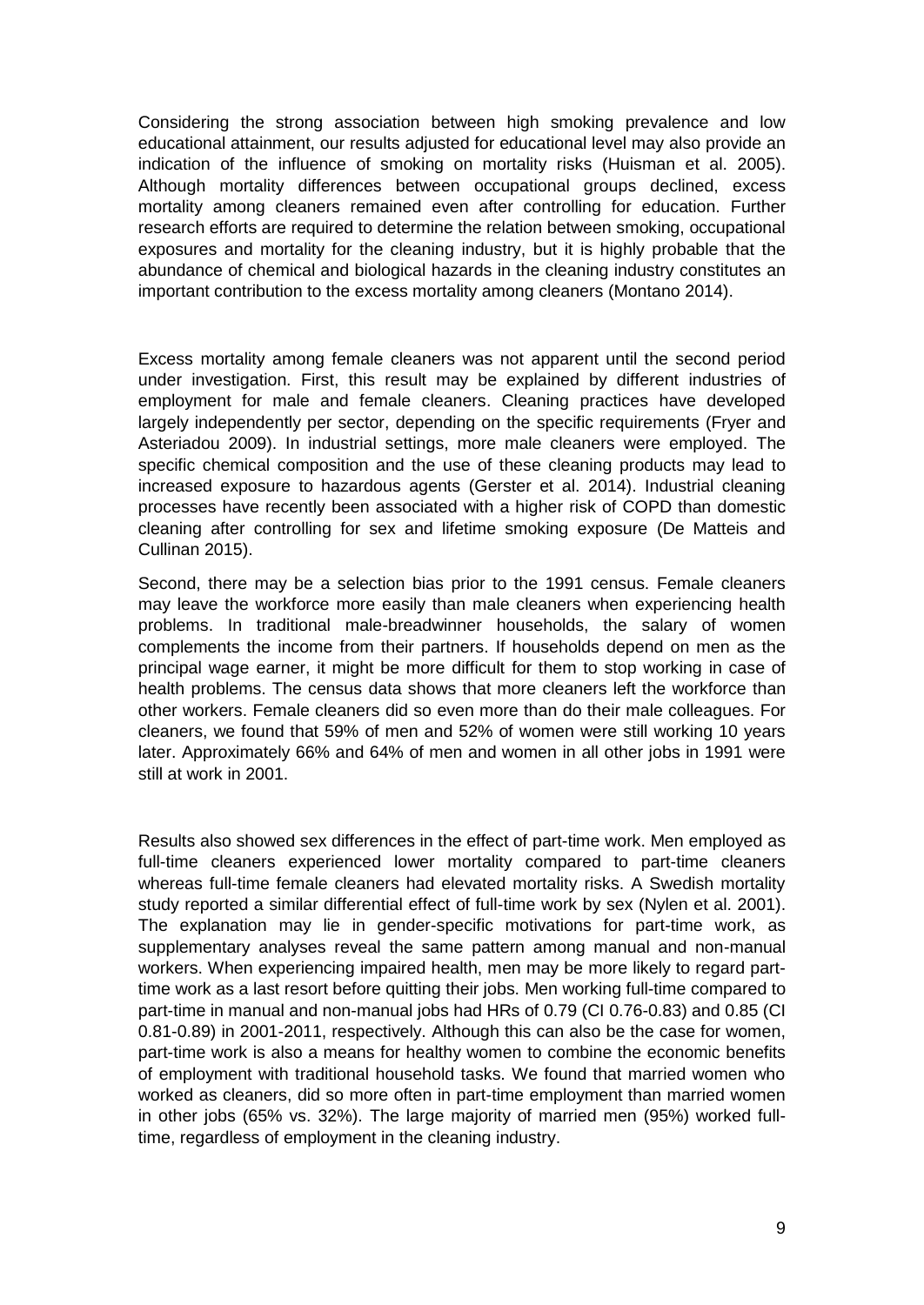The main advantage of this study was the availability of census-linked cause-specific mortality data. The large follow-up period of 20 years made it possible to analyse changes in the mortality pattern over time. The anonymous linkage at individual level minimized the nominator-denominator bias. The data provided a snapshot of the occupational distribution for the total Belgian population in 1991.

The study also has some limitations. First, specific occupational information was only available for one point in time. Findings may be confounded by exposures during previous or ensuing jobs. Poor health may have caused cleaners to leave the work force prior to the 1991 census. Because this study focuses on the working population, healthy worker effects may bias our results. It is also possible that former cleaners are included in the reference population. Cleaners experiencing health problems may have transitioned to jobs with fewer health risks such as non-manual labour jobs. Our results are possibly an underestimation of the true health situation of cleaners due to the considerable staff turnover and the importance of undeclared work in the sector. Domestic cleaners were largely undetected until 2004, when new fiscal and parafiscal regulations have been introduced to combat informal work (Mousaid et al. 2015).

Second, specific information on occupational exposure is not available. Cleaners regularly use different products depending on their specific tasks, complicating the exposure profiles even further. Moreover, exposure to cleaning products may have changed over time as a result of the development of environmentally friendly cleaning products and new technologies, such as micro fibre and steam technology (Garza et al. 2015). In order to better understand the health effects of cleaning products, detailed exposure information from past and current working positions is needed.

Third, the study design does not account for health effects from additional psychosocial, lifestyle or material risk factors. High psychosocial demands have been associated with cleaning work, (Mousaid et al. 2017) as well as with elevated risks for cardiovascular diseases (Strand and Tverdal 2004). People in low socio-economic positions tend to engage in more unhealthy behaviours (Pampel et al. 2010). The elevated SMRs for alcohol-related diseases, suicide and accidents among male cleaners may be an indication of this. Due to the complex interplay of causal mechanisms, our results may also reflect health effects from risk factors not or indirectly related to cleaning work. Future research efforts should endeavour to understand the risk profile of cleaners in and out of the workplace.

In conclusion, this study provided a strong indication of the adverse health effects of professional cleaning on population level. Male and female cleaners experienced high mortality due to respiratory cancer and respiratory diseases, which is potentially associated with exposure to chemicals in cleaning products. Future research should target specific respiratory hazards in the cleaning industry*.* Policy makers should take action to improve existing prevention strategies. Training expenses regarding healthy cleaning practises should be fully reimbursed. Easy access to the Federal Training Fund should be facilitated for small cleaning companies. Due to the multitude of small and very small companies, cleaners are difficult to reach. Social partners should make an effort to inform employers and cleaners about safe practices of cleaning agents.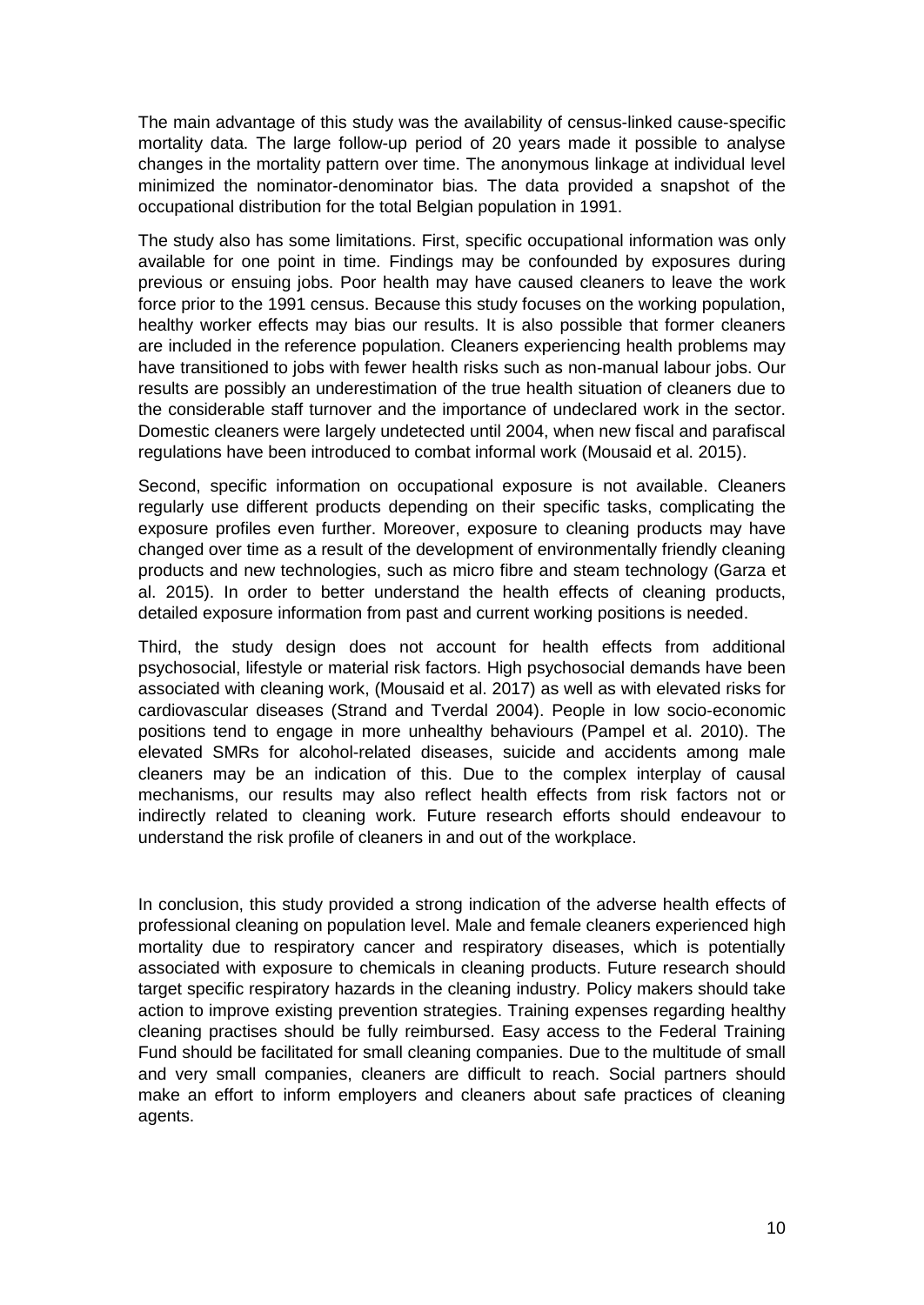# **Funding**

The Research Council of Vrije Universiteit Brussel (VUB) supported the study. Laura Van den Borre is a PhD fellow at the Research Foundation-Flanders (FWO).

# **Competing interests**

The authors declare that they have no conflict of interest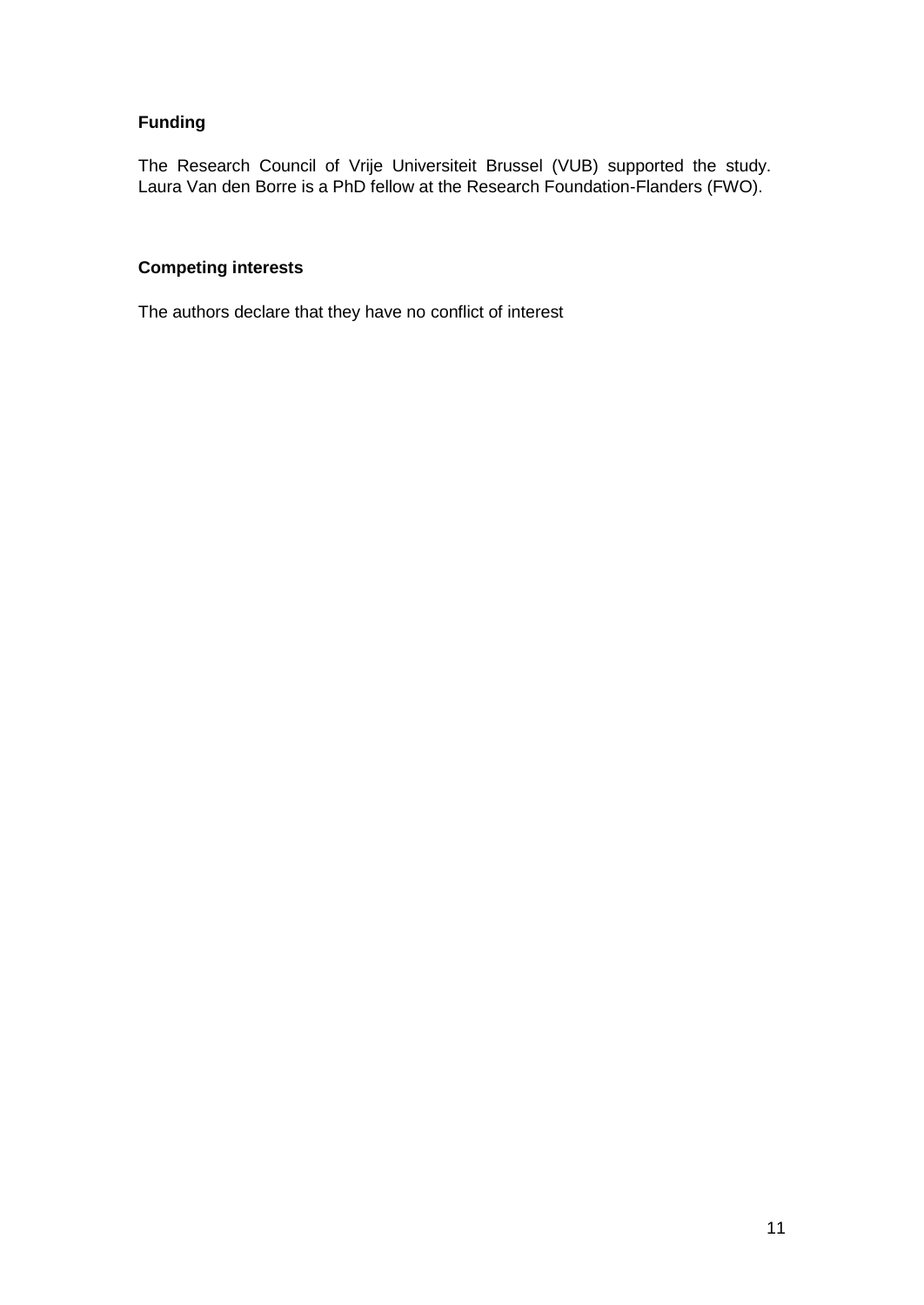#### **REFERENCES**

- Axelson O, Steenland K (1988) Indirect methods of assessing the effects of tobacco use in occupational studies. Am J Ind Med 13:105–118. doi: 10.1002/ajim.4700130107
- CDC (2014) The Health Consequences of Smoking—50 Years of Progress: A Report of the Surgeon General. Centers for Disease Control and Prevention (US), Atlanta (GA). Available at: https://www.surgeongeneral.gov/library/reports/50-years-of-progress/full-report.pdf
- Charles LE, Loomis D, Demissie Z (2009) Occupational hazards experienced by cleaning workers and janitors: A review of the epidemiologic literature. Work 34:105–16. doi: 10.3233/WOR-2009-0907
- Cucino C, Sonnenberg A (2002) Occupational mortality from squamous cell carcinoma of the esophagus in the United States during 1991-1996. Dig Dis Sci 47:568–572. doi: 10.1023/A:1017968103311
- Curkendall SM, DeLuise C, Jones JK, et al (2006) Cardiovascular disease in patients with chronic obstructive pulmonary disease, Saskatchewan Canada: Cardiovascular disease in COPD patients. Ann Epidemiol 16:63–70. doi: 10.1016/j.annepidem.2005.04.008
- De Matteis S, Cullinan P (2015) Occupational asthma in cleaners: a challenging black box. Occup Environ Med 0:oemed–2015–102985. doi: 10.1136/oemed-2015-102985
- Deboosere P, Gadeyne S (2010) Sterfterisico's naar beroep in België. In: Eeckhaut MCW, Van de Putte B, Van Rossem R, De Bruycker T (eds) Het sociaal-demografisch perspectief. Academia Press, Gent, pp 41–71
- Eurofound (2014) Industrial cleaning: working conditions and job quality. European Foundation for the Improvement of Living and Working Conditions, Dublin. Available at: http://www.eurofound.europa.eu
- European Agency for Safety and Health at Work (2009) The occupational safety and health of cleaning workers. Office for Official Publications of the European Communities, Luxembourg.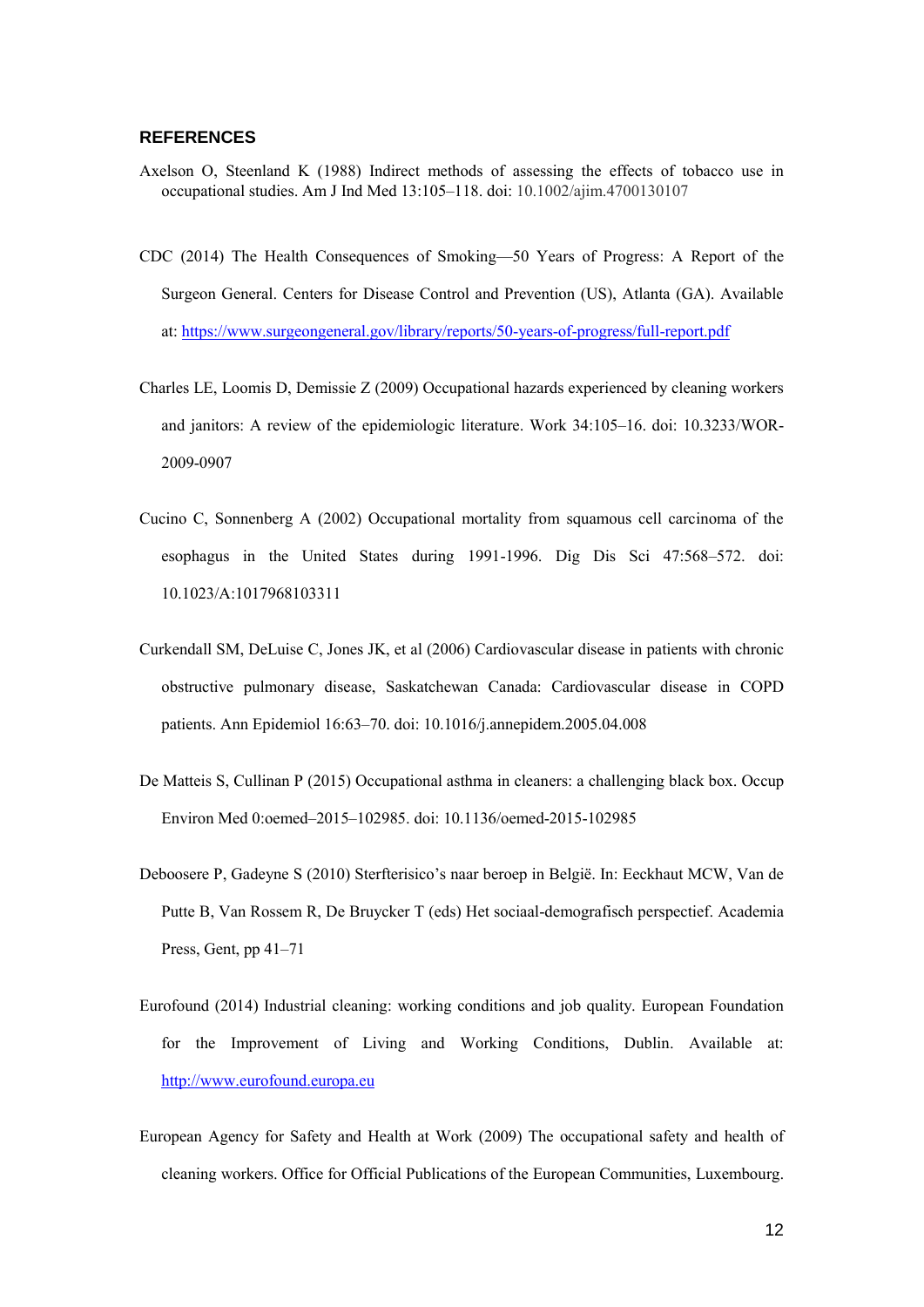- Eurostat (2015) Services to buildings and landscape activities statistics- NACE Rev. 2. Available at: http://ec.europa.eu/eurostat/statisticsexplained/index.php/Services to buildings and landscape activities statistics -NACE Rev. 2
- Federal Public Service Employment; Labour and Social Dialogue (2016) Joint Committee for the cleaning enterprises (Jc 121). Available at:

http://www.employment.belgium.be/WorkArea/linkit.aspx?LinkIdentifier=id&ItemID=7992

- Frome EL (1983) The Analysis of Rates Using Poisson Regression Models. Biometrics 39:665– 674. doi: 10.2307/2531094
- Fryer PJ, Asteriadou K (2009) A prototype cleaning map: A classification of industrial cleaning processes. Trends Food Sci Technol 20:255–262. doi: 10.1016/j.tifs.2009.03.005
- Gamperiene M, Nygård JF, Sandanger I, et al (2006) The impact of psychosocial and organizational working conditions on the mental health of female cleaning personnel in Norway. J Occup Med Toxicol 1:1–10. doi: 10.1186/1745-6673-1-24
- Garza JL, Cavallari ÃJM, Wakai S, et al (2015) Traditional and Environmentally Preferable Cleaning Product Exposure and Health Symptoms in Custodians. Am J Ind Med 58:988–995. doi: 10.1002/ajim.22484
- Gerster FM, Vernez D, Wild PP, Hopf NB (2014) Hazardous substances in frequently used professional cleaning products. Int J Occup Environ Health 20:46–60. doi: 10.1179/2049396713Y.0000000052
- Harris E, Palmer KT, Cox V, et al (2016) Trends in mortality from occupational hazards among men in England and Wales during 1979–2010. Occup Environ Med 73:385–393. doi: 10.1136/oemed-2015-103336

13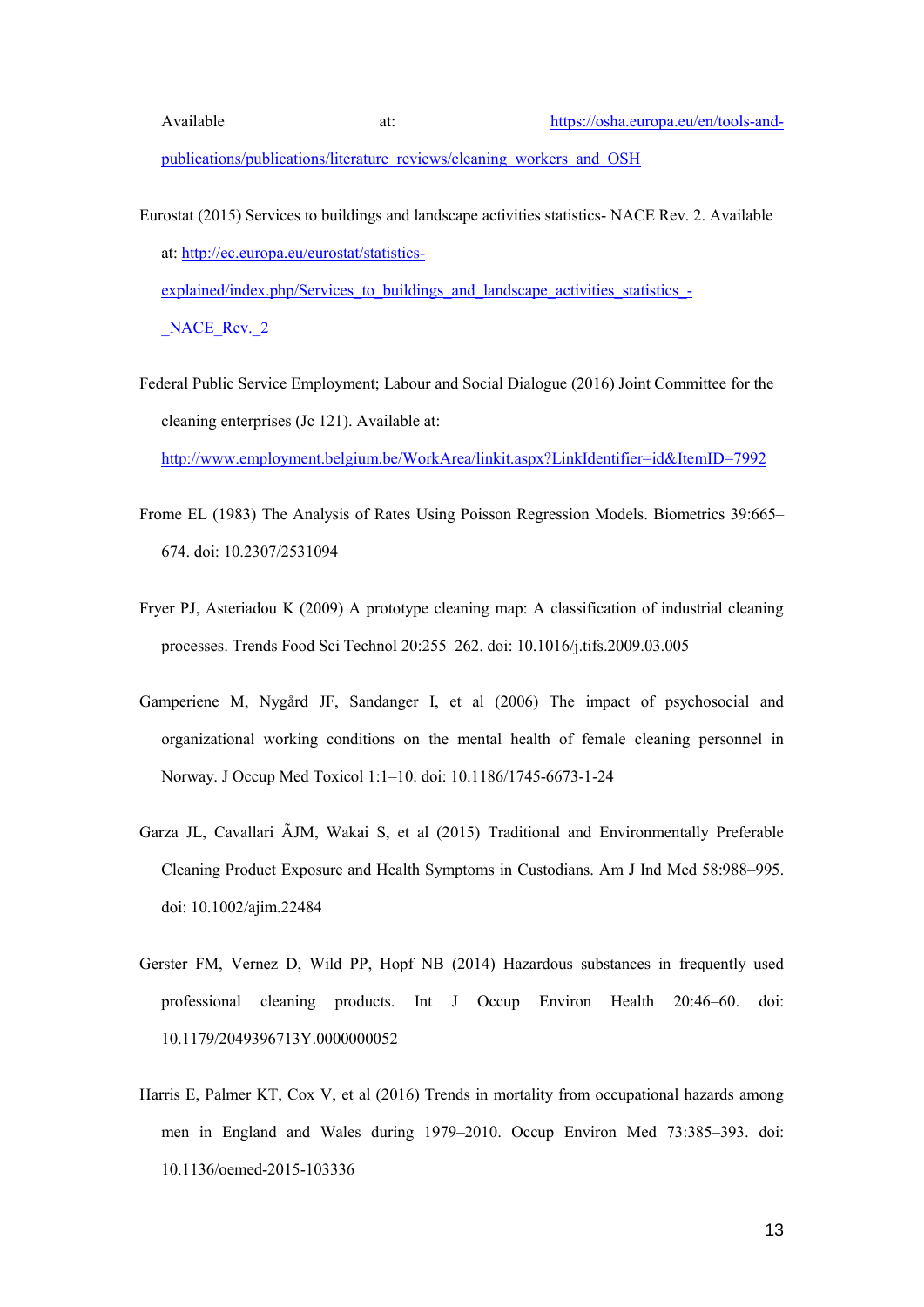- Honjo K, Iso H, Ikeda A, et al (2015) Employment situation and risk of death among middle-aged Japanese women. J Epidemiol Community Health 69:1012–1017. doi: 10.1136/jech-2015- 205499
- Huiart L, Ernst P, Suissa S (2005) Cardiovascular morbidity and mortality in COPD. Chest 128:2640–6. doi: 10.1378/chest.128.4.2640
- Huisman M, Kunst AE, Mackenbach JP (2005) Inequalities in the prevalence of smoking in the European Union: comparing education and income. Prev Med 40:756–764. doi: 10.1016/j.ypmed.2004.09.022

Humblet P, Rigaux M (2005) Belgian Industrial Relations Law. Intersentia, Antwerpen-Oxford

- Jaakkola JJK, Jaakkola MS (2006) Professional cleaning and asthma. Curr Opin Allergy Clin Immunol 6:85–90. doi: 10.1097/01.all.0000216849.64828.55
- Karjalainen A, Martikainen R, Karjalainen J, et al (2002) Excess incidence of asthma among Finnish cleaners employed in different industries. Eur Respir J 19:90–95. doi: 10.1183/09031936.02.00201002
- Koivula I, Sten M, Mäkelä PH (1994) Risk factors for pneumonia in the elderly. Am J Med 96:313–320. doi: 10.1016/0002-9343(94)90060-4
- Korn EL, Graubard BI, Midthune D (1997) Time-to-event analysis of longitudinal follow-up of a survey: choice of the time-scale. Am J Epidemiol 145:72–80. doi: 10.1111/mono.12024
- Kumar R, Kumar S (2008) Musculoskeletal risk factors in cleaning occupation-A literature review. Int J Ind Ergon 38:158–170. doi: 10.1016/j.ergon.2006.04.004
- Mattei F, Guida F, Matrat M, et al (2014) Exposure to chlorinated solvents and lung cancer: results of the ICARE study. Occup Environ Med 71:681–689. doi: 10.1136/oemed-2014- 102182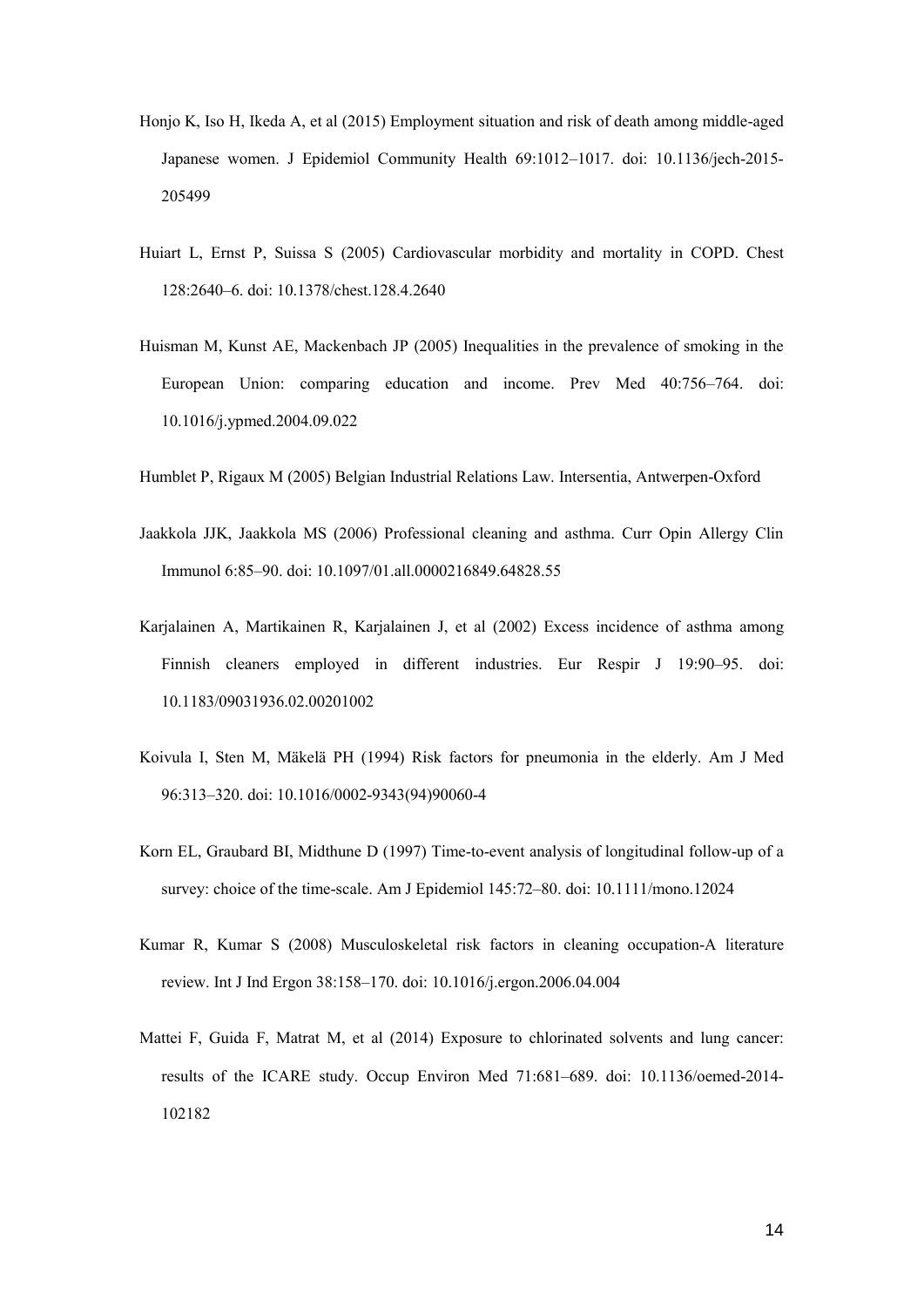- Montano D (2014) Chemical and biological work-related risks across occupations in Europe: a review. J Occup Med Toxicol Lond Engl 9:28–28. doi: 10.1186/1745-6673-9-28
- Mousaid S, Bosmans K, Huegarts K, Vanroelen C (2015) The service voucher system, health and health inequalities. Brussels. Available at: http://www.sophie-project.eu/pdf/SVS.pdf
- Mousaid S , Huegaerts K , Bosmans K, Julià M, Benach J, Vanroelen C (2017) The Quality of Work in the Belgian Service Voucher System', Int J Health Services, 47, 40–60 doi: 10.1177/0020731416677478
- Nylen L, Voss M, Floderus B (2001) Mortality among women and men relative to unemployment, part time work, overtime work, and extra work: a study based on data from the Swedish twin registry. Occup Environ Med 58:52–57. doi:10.1136/oem.58.1.52
- Pampel FC, Krueger PM, Denney JT (2010) Socioeconomic Disparities in Health Behaviors. Annu Rev Sociol 36:349–370. doi: 10.1146/annurev.soc.012809.102529
- Preller L, Heederik D, Boleij JS, et al (1995) Lung function and chronic respiratory symptoms of pig farmers: focus on exposure to endotoxins and ammonia and use of disinfectants. Occup Environ Med 52:654–660. doi:10.1136/oem.52.10.654
- Richiardi L, Barone-Adesi F, Merletti F, Pearce N (2008) Using directed acyclic graphs to consider adjustment for socioeconomic status in occupational cancer studies. J Epidemiol Community Health 62:e14–e14. doi: 10.1136/jech.2007.065581
- Salvi SS, Barnes PJ (2009) Chronic obstructive pulmonary disease in non-smokers. Lancet 374:733–743. doi: 10.1016/S0140-6736(09)62116-4
- Sjögren B, Fredlund P, Lundberg I, Weiner J (2003) Ischemic Heart Disease in Female Cleaners. Int J Occup Environ Health 9:134–137. doi: 10.1179/oeh.2003.9.2.134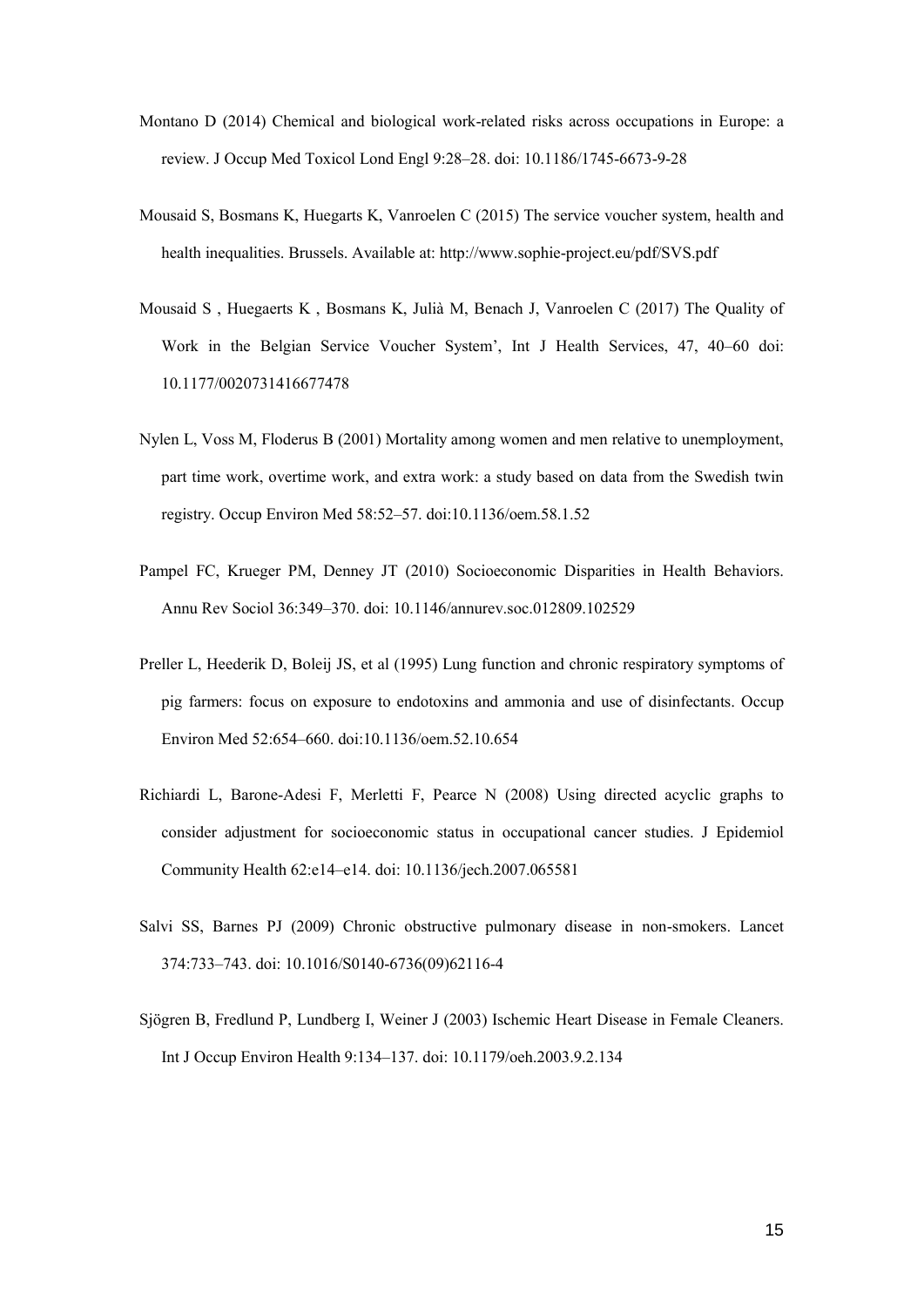- Soto-Campos JG, Plaza V, Soriano JB, et al (2013) Causes of death in asthma, COPD and nonrespiratory hospitalized patients: a multicentric study. BMC Pulm Med 13:73–73. doi: 10.1186/1471-2466-13-73
- Steenland K, Beaumont J, Halperin W (1984) Methods of control for smoking in occupational cohort mortality studies. Scand J Work Environ Health 10:143–149. doi: 10.5271/sjweh.2349
- Strand BH, Tverdal A (2004) Can cardiovascular risk factors and lifestyle explain the educational inequalities in mortality from ischaemic heart disease and from other heart diseases? 26 year follow up of 50 000 Norwegian men and women. J Epidemiol Community Health 58:705–709. doi: 10.1136/jech.2003.014563
- Thun MJ, Carter BD, Feskanich D, et al (2013) 50-Year Trends in Smoking-Related Mortality in the United States. N Engl J Med 368:351–364. doi: 10.1056/NEJMsa1211127
- van de Mheen PJ, Gunning-Schepers LJ (1996) Differences between studies in reported relative risks associated with smoking: an overview. Public Health Rep 111:420–427.
- Vandenplas O, D'Alpaos V, Evrard G, et al (2013) Asthma related to cleaning agents: a clinical insight. BMJ Open 3:e003568–e003568. doi: 10.1136/bmjopen-2013-003568
- Van Oyen H, Tafforeau J, Hermans H, et al (1997) The Belgian Health Interview Survey. Arch Public Health 55:1–13. Available at: https://www.wiv-isp.be/aph/pdf/aphfull55\_1\_13.pdf
- Vizcaya D, Christensen KY, Lavoué J, Siemiatycki J (2013) Risk of lung cancer associated with six types of chlorinated solvents: results from two case-control studies in Montreal, Canada. Occup Environ Med 70:81–5. doi: 10.1136/oemed-2012-101155
- WIV-ISP (2015) Health Interview Survey 1997, 2001, 2004, 2008. Available at: https://hisia.wivisp.be/SitePages/Home.aspx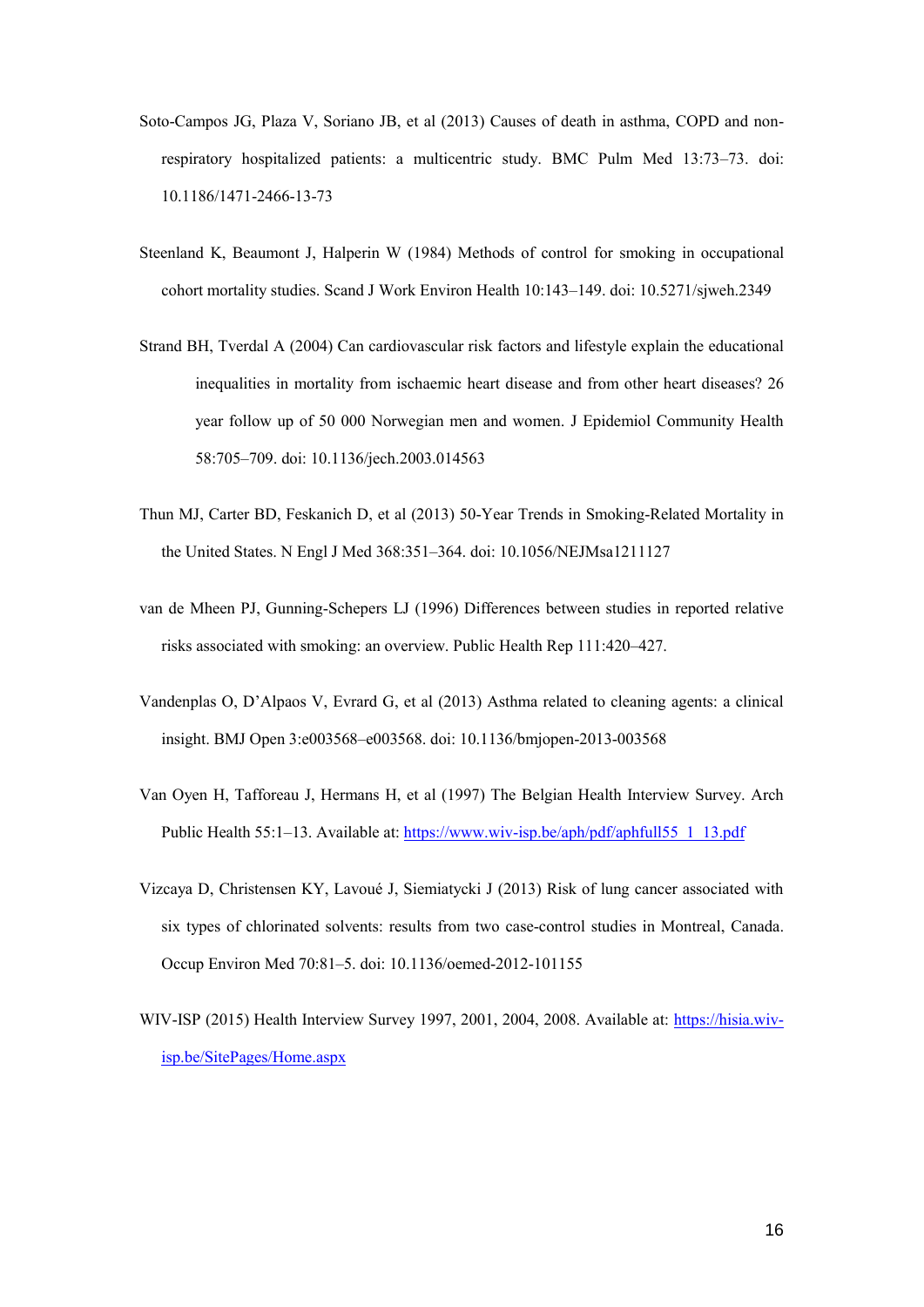- Vizcaya D, Mirabelli MC, Gimeno D, et al (2015) Cleaning products and short-term respiratory effects among female cleaners with asthma. Occup Environ Med 1–7. doi: 10.1136/oemed-2013-102046
- Zock JP (2005) World at work : Cleaners. Occup Environ Med 62:581–584. doi: 10.1136/oem.2004.015032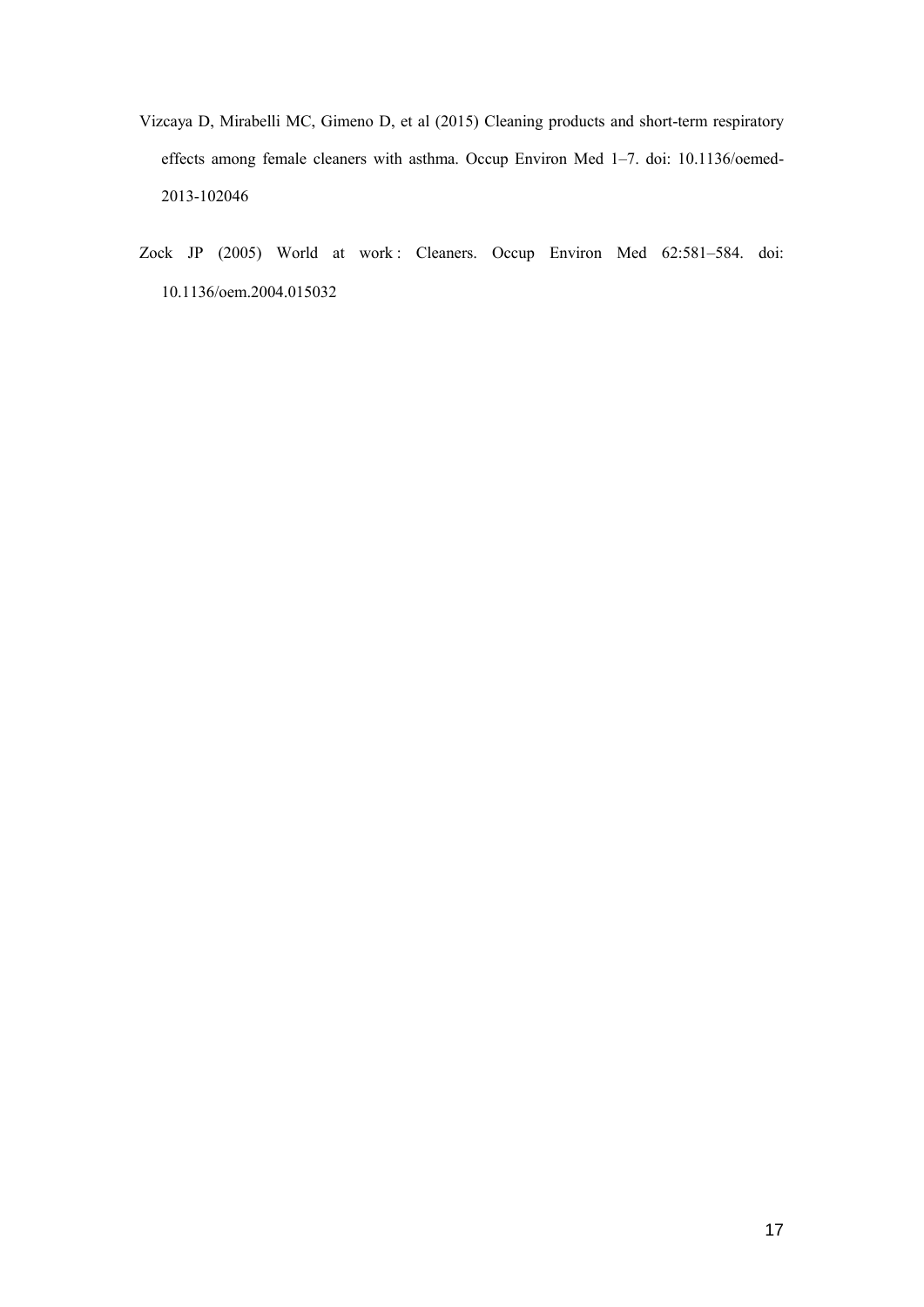# **Illustrations and tables**

|  |  |  | Table 1 Characteristics of the study population with mortality information for 1991-2011 |  |  |
|--|--|--|------------------------------------------------------------------------------------------|--|--|
|--|--|--|------------------------------------------------------------------------------------------|--|--|

|                                   |           |               | Men        |         |             |               | Women           |        |  |  |
|-----------------------------------|-----------|---------------|------------|---------|-------------|---------------|-----------------|--------|--|--|
|                                   | ${\bf N}$ | $\frac{0}{0}$ | PY         | D       | $\mathbf N$ | $\frac{0}{0}$ | PY              | D      |  |  |
| <b>Total</b>                      | 1,562,551 | 100%          | 30,400,798 | 202,339 | 953,442     |               | 100% 19,176,798 | 58,592 |  |  |
| Occupational type in 1991         |           |               |            |         |             |               |                 |        |  |  |
| <b>Cleaners</b>                   | 53,140    | 3%            | 1,022,488  | 9,129   | 96,914      | 10%           | 1,953,035       | 7,117  |  |  |
| All other workers                 | 1,509,411 | 97%           | 29,378,310 | 193,210 | 856,528     |               | 90% 17,223,763  | 51,475 |  |  |
| Non-manual workers                | 854,540   | 55%           | 16,575,304 | 105,882 | 654,287     |               | 69% 13,150,454  | 38,416 |  |  |
| <b>Manual workers</b>             | 654,871   | 42%           | 12,803,006 | 87,328  | 202,241     | 21%           | 4,073,309       | 13,059 |  |  |
| Age category in 1991              |           |               |            |         |             |               |                 |        |  |  |
| 30-34 years                       | 348,968   | 22%           | 6,990,808  | 16,205  | 258,987     | 27%           | 5,270,522       | 6,577  |  |  |
| 35-39 years                       | 327,530   | 21%           | 6,516,458  | 23,900  | 229,697     | 24%           | 4,661,019       | 9,245  |  |  |
| 40-44 years                       | 314,047   | 20%           | 6,169,554  | 34,470  | 196,942     | 21%           | 3,967,456       | 11,745 |  |  |
| 45-49 years                       | 239,743   | 15%           | 4,613,549  | 38,656  | 130,185     | 14%           | 2,596,931       | 10,974 |  |  |
| 50-54 years                       | 199,703   | 13%           | 3,744,262  | 45,164  | 85,989      | 9%            | 1,690,871       | 10,376 |  |  |
| 55-59 years                       | 132,560   | 8%            | 2,366,167  | 43,944  | 51,642      | 5%            | 989,999         | 9,675  |  |  |
| <b>Educational degree in 1991</b> |           |               |            |         |             |               |                 |        |  |  |
| No degree                         | 266,836   | 17%           | 5,100,833  | 47,132  | 142,580     | 15%           | 2,846,602       | 11,561 |  |  |
| <b>Lower education</b>            | 159,843   | 10%           | 3,068,941  | 29,475  | 83,601      | 9%            | 1,679,193       | 6,896  |  |  |
| Lower middle school               | 324,719   | 21%           | 6,378,661  | 42,131  | 176,812     | 19%           | 3,571,674       | 11,688 |  |  |
| Higher middle school and up       | 727,064   | 47%           | 14,378,618 | 73,834  | 504,177     |               | 53% 10,215,440  | 25,611 |  |  |
| No information                    | 84,089    | 5%            | 1,473,745  | 9,767   | 46,272      | 5%            | 863,889         | 2,836  |  |  |
| Type of contract in 1991          |           |               |            |         |             |               |                 |        |  |  |
| Part-time                         | 37,672    | 2%            | 714,044    | 5,984   | 303,727     | 32%           | 6, 141, 438     | 16,950 |  |  |
| <b>Full-time</b>                  | 1,484,988 | 95%           | 28,958,123 | 188,584 | 602,782     |               | 63% 12,116,857  | 37,499 |  |  |
| No information                    | 39,891    | 3%            | 728,631    | 7,771   | 46,933      | 5%            | 918,503         | 4,143  |  |  |
| <b>Marital status</b>             |           |               |            |         |             |               |                 |        |  |  |
| <b>Married</b>                    | 1,287,228 | 82%           | 25,165,962 | 158,763 | 746,767     |               | 78% 15,084,113  | 42,009 |  |  |
| Single, widowed, divorced         | 275,323   | 18%           | 5,234,836  | 43,576  | 206,675     | 22%           | 4,092,685       | 16,583 |  |  |

Abbreviations : Number of workers in 1991 (N) ; Percentage of total number of workers (%) ; Total person-time in years in 1991-2011(PY) ; Observed number of deaths in 1991-2011 (D)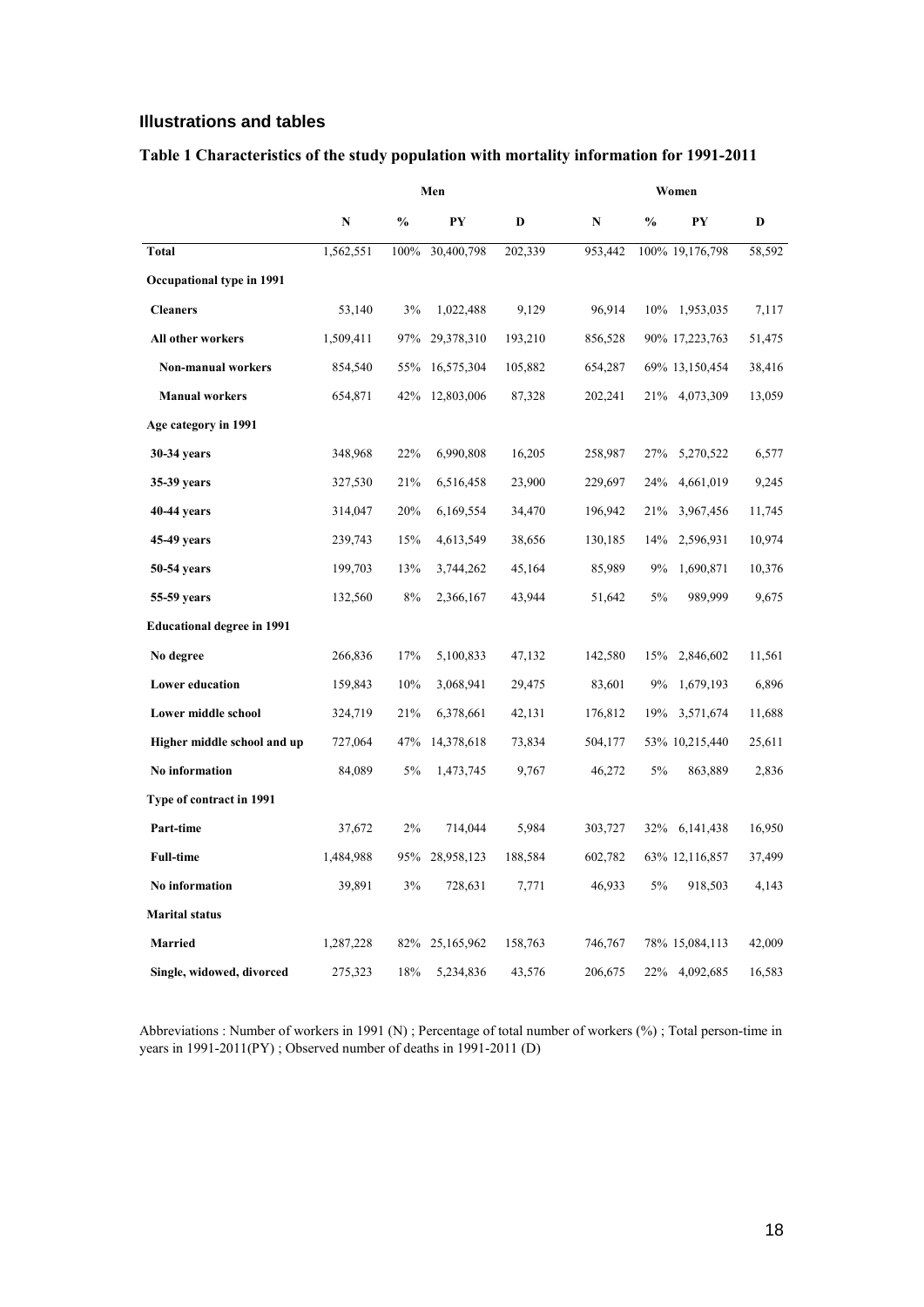

**Figure 1 Standardized Mortality Ratios and 95% confidence intervals for cleaners and manual workers with reference to non-manual workers, by sex, 2001-2011.**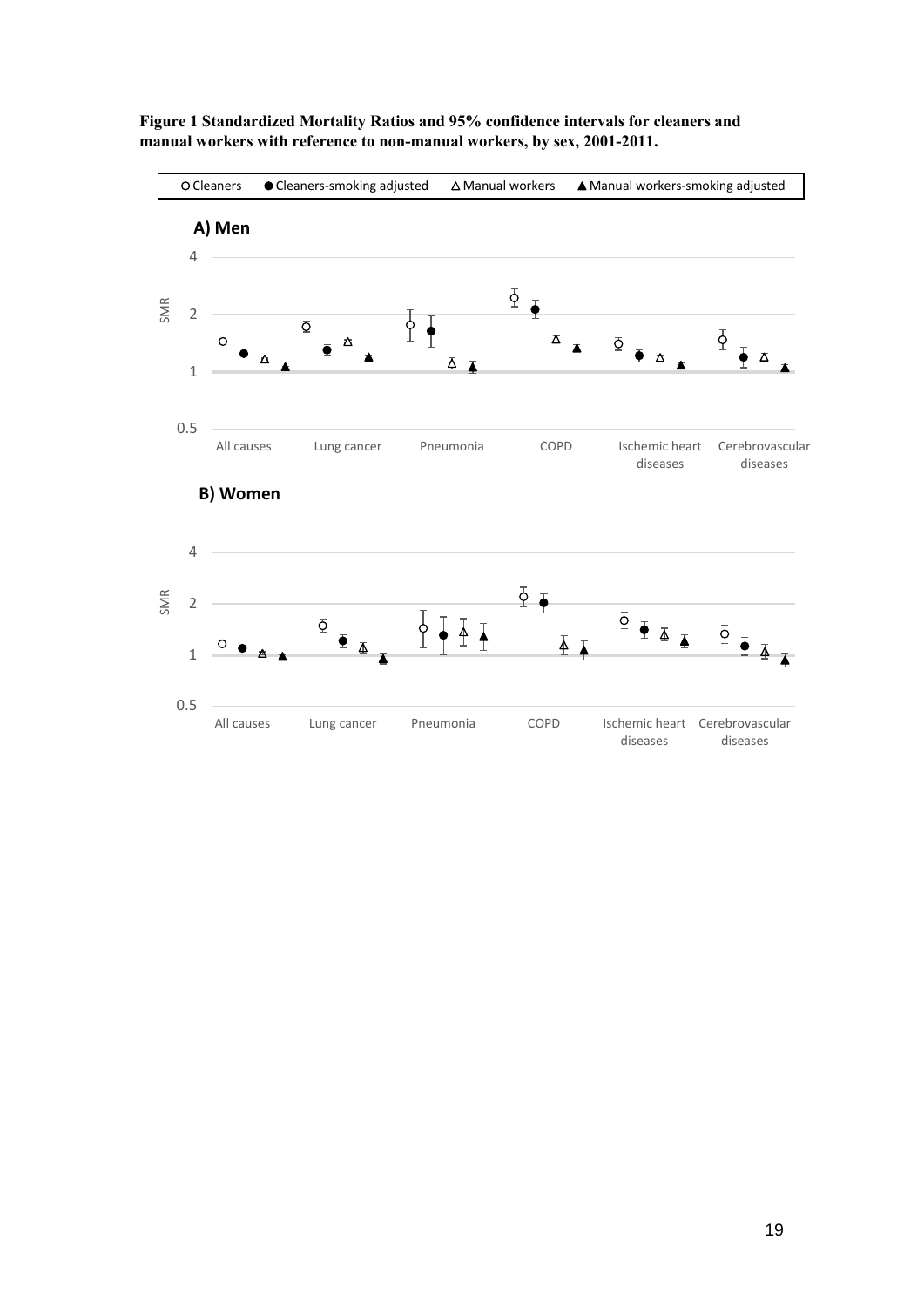

**Figure 2 Hazard Ratios and 95% confidence intervals for cleaners and manual workers with reference to non-manual workers, by sex, 2001-2011.**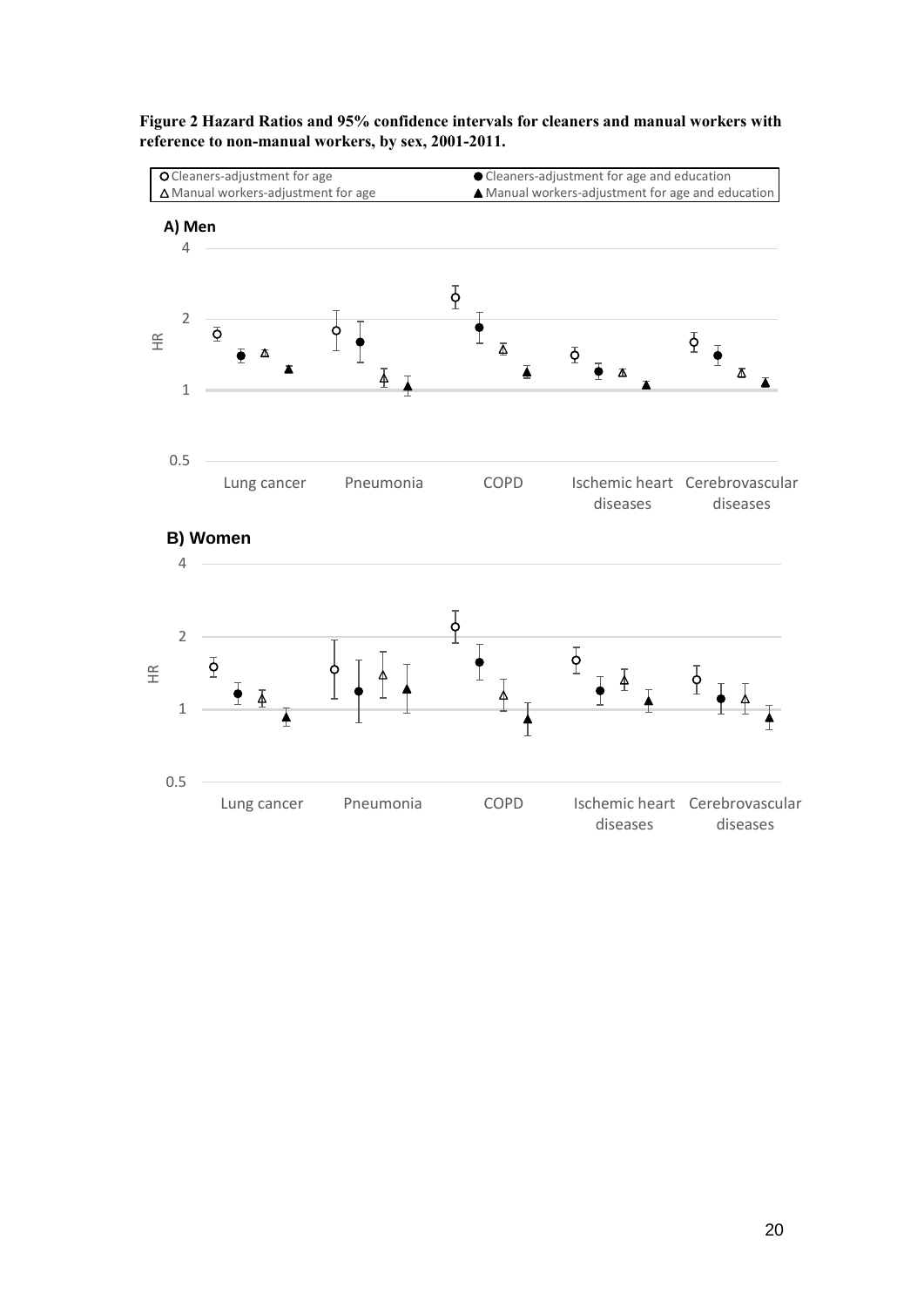|                          |         | <b>Part-time cleaners</b> |       | <b>Full-time cleaners</b> |                           |                 |               |  |  |
|--------------------------|---------|---------------------------|-------|---------------------------|---------------------------|-----------------|---------------|--|--|
| Men                      | D       | <b>HR</b>                 | D     | <b>HR</b>                 | CI                        | HR <sub>a</sub> | CI            |  |  |
| All causes of death      | 308     | $\mathbf{1}$              | 5,433 |                           | $0.87$ 0.78-0.96          | 0.91            | $0.81 - 1.01$ |  |  |
| Lung cancer              | 48      | $\overline{1}$            | 869   |                           | $0.88$ $0.66 - 1.18$      | 0.90            | $0.68 - 1.21$ |  |  |
| Pneumonia                | 5       | -1                        | 103   |                           |                           |                 |               |  |  |
| <b>COPD</b>              | 25      | $\overline{1}$            |       |                           | 306 0.63 0.42-0.95        | 0.67            | $0.44 - 1.00$ |  |  |
| Ischemic heart diseases  | 42      | $\overline{1}$            | 583.  |                           | $0.70 \quad 0.51 - 0.96$  | 0.73            | $0.53 - 1.00$ |  |  |
| Cerebrovascular diseases | 11      | $\overline{1}$            |       |                           | 240 1.12 0.61-2.06        | 1.19            | $0.65 - 2.19$ |  |  |
| Women                    |         | <b>Part-time cleaners</b> |       |                           | <b>Full-time cleaners</b> |                 |               |  |  |
| All causes of death      | 2,846 1 |                           |       |                           | 1,846 1.08 1.03-1.14      | 1.04            | $0.98 - 1.10$ |  |  |
| Lung cancer              | 297     | $\overline{1}$            | 213   |                           | $1.18$ 0.99-1.41          | 1.13            | $0.95 - 1.35$ |  |  |
| Pneumonia                | 38      | $\overline{\phantom{0}}$  | 22    |                           |                           |                 |               |  |  |
| <b>COPD</b>              | 132     | $\overline{1}$            | 81    | 1.01                      | $0.77 - 1.34$             | 0.94            | $0.71 - 1.24$ |  |  |
| Ischemic heart diseases  | 184     | $\overline{1}$            | 120   |                           | 1.08 0.85-1.35            | 1.01            | $0.80 - 1.27$ |  |  |
| Cerebrovascular diseases | 149     | $\overline{1}$            | 100   | 1.11                      | $0.86 - 1.43$             | 1.06            | $0.82 - 1.37$ |  |  |

**Table 2 Hazard Ratios and 95% confidence intervals for full-time cleaners with reference to part-time cleaners in 2001-2011, by sex**

*Abbreviations: Absolute number of deaths (D); Hazard ratio adjusted for age (years) at baseline (HR); 95% confidence interval (CI); Hazard ratio adjusted for age (years) at baseline, educational level and marital status (HRa); Hazard ratios not calculated due to small number of deaths (-)*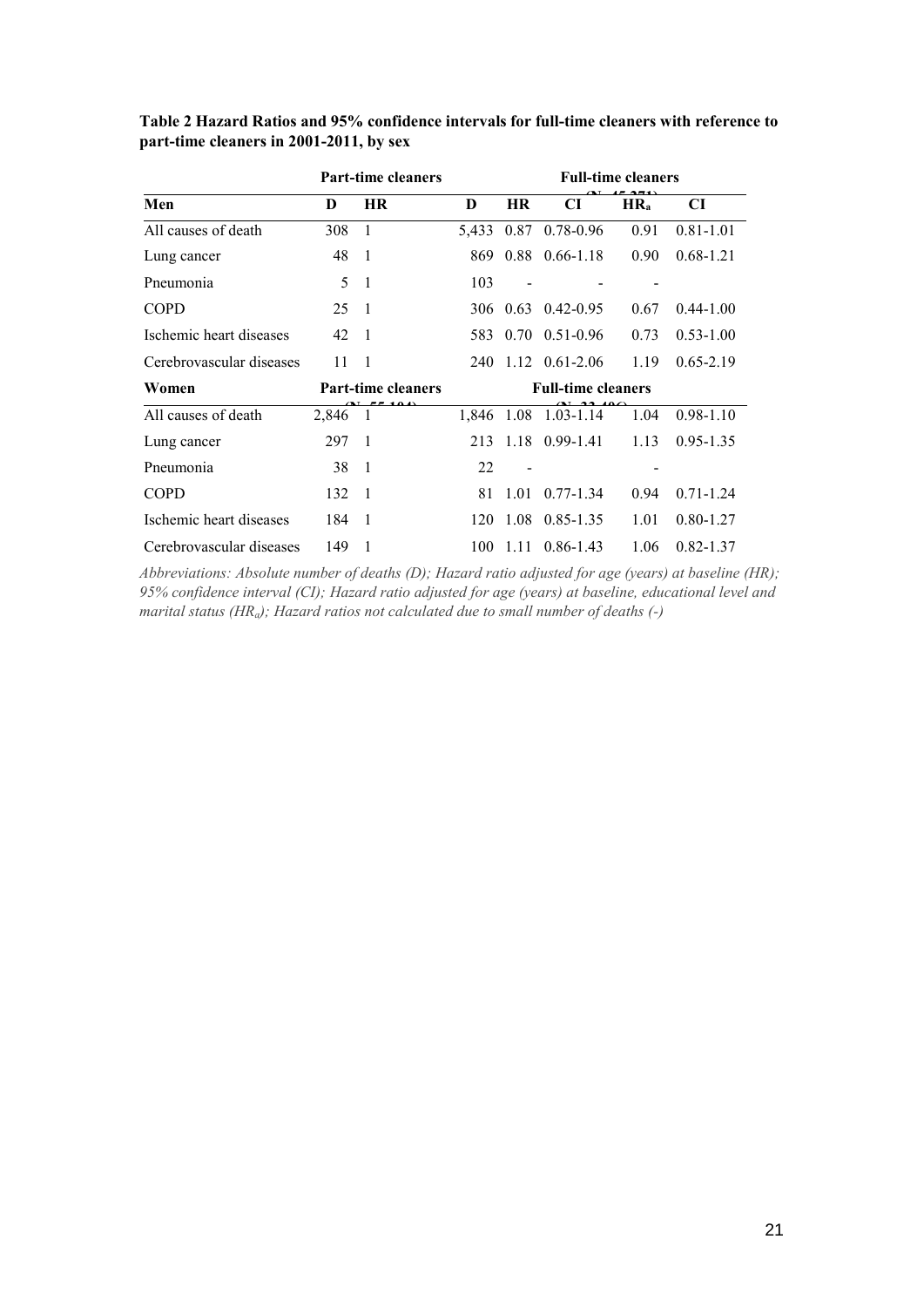| Table A1 Standardized Mortality Ratios and 95% confidence intervals for cleaners and manual workers with reference to non-manual workers, by sex, |  |
|---------------------------------------------------------------------------------------------------------------------------------------------------|--|
| 1991-1997 and 2001-2011                                                                                                                           |  |

| Men                                    | 1991-1997       |            |               |        |                       |               |            |            | 2001-2011                |                 |            |                               |        |            |               |        |               |  |
|----------------------------------------|-----------------|------------|---------------|--------|-----------------------|---------------|------------|------------|--------------------------|-----------------|------------|-------------------------------|--------|------------|---------------|--------|---------------|--|
|                                        | <b>Cleaners</b> |            |               |        | <b>Manual workers</b> |               | Non-manual |            |                          | <b>Cleaners</b> |            | <b>Manual workers</b>         |        |            | Non-manual    |        |               |  |
|                                        | D               | <b>SMR</b> | CI            | D      | <b>SMR</b>            | <b>CI</b>     | D          | <b>SMR</b> | -CI                      | D               | <b>SMR</b> | CI                            | D      | <b>SMR</b> | <b>CI</b>     | D      | <b>SMR CI</b> |  |
| All causes of death                    | 1,662           | 1.36       | $.29 - 1.42$  | 15,556 | 1.11                  | 1.09-1.12     | 19,967     |            | $\blacksquare$           | 6,120           | 1.45       | 1.41-1.48                     | 58,513 | 1.17       | $.16 - 1.18$  | 66,663 |               |  |
| Malignancies                           |                 |            |               |        |                       |               |            |            |                          |                 |            |                               |        |            |               |        |               |  |
| Head and Neck                          | 75              | 2.06       | $.62 - 2.59$  | 463    | .08                   | 0.98-1.18     | 604        |            |                          | 143             | 1.58       | 1.33-1<br>l.86                | 1,423  | 1.26       | $.20 - 1.33$  | 1,423  |               |  |
| Digestive system                       | 145             | .21        | $.02 - 1.42$  | 1,422  | l.07                  | $.01 - 1.12$  | 1,962      |            | $\overline{\phantom{a}}$ | 558             | 1.12       | 1.03-1.21                     | 6,211  | 1.05       | $.02 - 1.07$  | 7,909  |               |  |
| Urogenital system                      | 53              | .42        | $.06 - 1.85$  | 420    | .06                   | 0.96-1.16     | 609        |            | $\overline{\phantom{a}}$ | 261             | 1.27       | 1.12-1.43                     | 2,413  | 1.02       | 0.98-1.07     | 3,262  |               |  |
| Respiratory system                     | 276             | .77        | .57-1.99      | 2,370  | l.39                  | 1.34-1.45     | 2,556      |            | $\overline{\phantom{a}}$ | 976             | 1.72       | 1.62-1.83                     | 9,666  | 1.44       | 1.41-1.47     | 8,981  |               |  |
| Other malignancies                     | 99              | 0.91       | $0.74 - 1.11$ | 1,233  | 0.99                  | $0.93 - 1.05$ | 1,782      |            | $\overline{\phantom{a}}$ | 485             | 1.24       | 1.13-1.36                     | 5,091  | 1.10       | $1.07 - 1.13$ | 6,164  |               |  |
| Non-malignancies                       |                 |            |               |        |                       |               |            |            |                          |                 |            |                               |        |            |               |        |               |  |
| Infect. And Paras. Diseases            | 15              | 0.67       | $0.38 - 1.11$ | 197    | 0.73                  | $0.63 - 0.84$ | 361        |            |                          | 105             | 1.39       | 1.14-1.68                     | 916    | 1.04       | $0.97 - 1.11$ | 1,194  |               |  |
| Heart diseases                         | 318             | .36        | $.21 - 1.52$  | 2,876  | 1.10                  | $.06 - 1.14$  | 3,827      |            | $\blacksquare$           | 1,151           | 1.46       | 1.38-1<br>l.55                | 10,876 | 1.18       | $.16 - 1.20$  | 12,438 |               |  |
| Cerebrovascular and other circ.        | 73              | .27        | $.00-1.60$    | 673    | 1.05                  | $0.97 - 1.13$ | 937        |            | $\overline{\phantom{a}}$ | 369             | 1.48       | 1.33-1.64                     | 3,386  | 1.19       | 1.15-1.23     | 3,946  |               |  |
| Respiratory diseases                   | 72              | 2.09       | $.63 - 2.63$  | 415    | 1.10                  | $0.99 - 1.21$ | 564        |            | $\overline{\phantom{a}}$ | 572             | 2.11       | 1.94-2.29                     | 4,096  | 1.33       | $.29 - 1.38$  | 4,288  |               |  |
| Alcohol-related diseases               | 59              | .45        | $.10 - 1.87$  | 451    | 0.90                  | $0.82 - 0.99$ | 670        |            | $\overline{\phantom{a}}$ | 173             | 1.31       | 1.12-1.52                     | 1,763  | 1.05       | $.00-1.10$    | 2,060  |               |  |
| All other natural causes               | 158             | .48        | $.26 - 1.73$  | l,168  | 0.94                  | 0.89-1.00     | 1,742      |            |                          | 785             | 1.50       | 1.40-1.61                     | 6,609  | 1.08       | $.05 - 1.10$  | 8,257  |               |  |
| <b>External causes</b>                 |                 |            |               |        |                       |               |            |            |                          |                 |            |                               |        |            |               |        |               |  |
| Accidents. including traffic and falls | 104             | .35        | $.11 - 1.64$  | 1,239  | 1.31                  | 1.24-1.38     | 1,235      |            | $\overline{\phantom{a}}$ | 145             | 1.38       | 1.16-1.62                     | 1,599  | 1.23       | $1.17 - 1.29$ | 1,627  |               |  |
| Suicide                                | 132             | .28        | $.07 - 1.51$  | .468   | .14                   | $.09-1.20$    | 1,660      |            | $\overline{\phantom{a}}$ | 174             | 1.11       | L <sub>29</sub><br>$0.95 - 1$ | 2,232  | 1.13       | $.08 - 1.17$  | 2,380  |               |  |
| All other external                     | 44              | .21        | $0.88 - 1.63$ | 595    | l.34                  | $1.23 - 1.45$ | 585        |            | $\overline{\phantom{a}}$ | 103             | 1.31       | 1.07-1.59                     | 1,037  | 1.08       | $.01 - 1.15$  | 1,217  |               |  |
| Unlinked                               | 39              | 0.73       | $0.52 - 0.99$ | 566    | 0.90                  | $0.83 - 0.97$ | 873        |            |                          | 120             | 1.24       | 1.03-1.49                     | 1,195  | 1.02       | $0.96 - 1.08$ | 1,517  |               |  |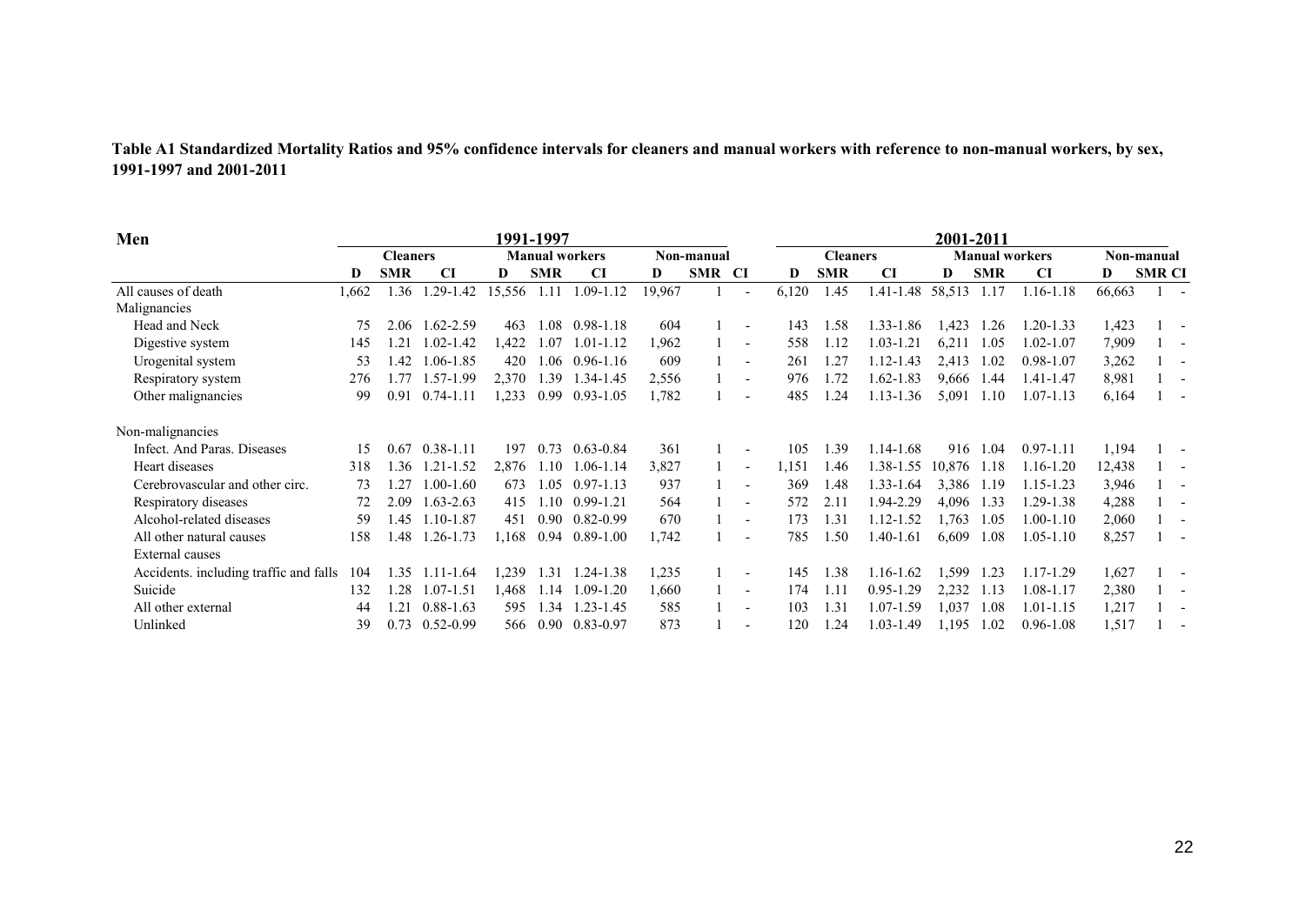**Table A1 Standardized Mortality Ratios and 95% confidence intervals for cleaners and manual workers with reference to non-manual workers, by sex, 1991-1997 and 2001-2011 (continued)**

| Women                                  | 1991-1997 |                   |                      |       |            |                       |       |            |                          | 2001-2011 |                 |               |       |            |                       |        |               |  |
|----------------------------------------|-----------|-------------------|----------------------|-------|------------|-----------------------|-------|------------|--------------------------|-----------|-----------------|---------------|-------|------------|-----------------------|--------|---------------|--|
|                                        |           | <b>Cleaners</b>   |                      |       |            | <b>Manual workers</b> |       | Non-manual |                          |           | <b>Cleaners</b> |               |       |            | <b>Manual workers</b> |        | Non-manual    |  |
|                                        | D         | <b>SMR</b>        | CI                   | D     | <b>SMR</b> | <b>CI</b>             | D     | SMR CI     |                          | D         | <b>SMR</b>      | CI            | D     | <b>SMR</b> | <b>CI</b>             | D      | <b>SMR CI</b> |  |
| All causes of death                    | 1,127     |                   | $0.96$ 0.90-1.01     | 2,283 | 0.95       | $0.92 - 0.99$         | 7,061 |            | $\overline{\phantom{a}}$ | 4,972     | 1.16            | 1.13-1.19     | 8,915 | 1.02       | 1.00-1.04             | 25,726 |               |  |
| Malignancies                           |           |                   |                      |       |            |                       |       |            |                          |           |                 |               |       |            |                       |        |               |  |
| Head and Neck                          | 16        | 1.45              | $0.83 - 2.35$        | 25    | 1.12       | $0.73 - 1.66$         | 64    |            |                          | 41        | .26             | $0.90 - 1.71$ | 63    | 0.94       | $0.72 - 1.21$         | 204    |               |  |
| Digestive system                       | 103       | 0.93              | $0.76 - 1.13$        | 219   | 0.98       | $0.86 - 1.12$         | 636   |            | $\overline{\phantom{a}}$ | 501       | 1.06            | $0.97 - 1.16$ | 979   | 1.02       | $0.96 - 1.09$         | 2,804  |               |  |
| Urogenital system                      | 96        | 1.01              | $0.82 - 1.23$        | 226   | 1.18       | 1.03-1.34             | 547   |            | $\overline{\phantom{a}}$ | 328       | 1.00            | $0.89 - 1.11$ | 680   | 1.02       | $0.94 - 1.10$         | 1,958  |               |  |
| Respiratory system                     | 75        | 1.16              | $0.91 - 1.45$        | 140   | 1.07       | $0.90 - 1.26$         | 379   |            | $\overline{\phantom{a}}$ | 538       | 1.47            | 1.34-1.59     | 823   | 1.10       | 1.02-1.17             | 2,265  |               |  |
| Other malignancies                     | 300       | 0.81              | $0.72 - 0.91$        | 677   | 0.90       | $0.83 - 0.97$         | 2,203 |            |                          | 975       | 0.95            | $0.89 - 1.01$ | 2,005 | 0.96       | $0.92 - 1.00$         | 6,266  |               |  |
| Non-malignancies                       |           |                   |                      |       |            |                       |       |            |                          |           |                 |               |       |            |                       |        |               |  |
| Infect. And Paras. Diseases            | 9         | 0.90 <sub>1</sub> | $0.41 - 1.70$        | 18    | 0.88       | $0.52 - 1.38$         | 63    |            |                          | 88        | 16              | $0.93 - 1.43$ | 161   | 1.05       | $0.89 - 1.23$         | 442    |               |  |
| Heart diseases                         | 114       | .22               | 1.01-1.47            | 182   | 0.97       | $0.83 - 1.12$         | 540   |            |                          | 695       | 1.50            | 1.39-1.61     | ,102  | 1.17       | $1.11 - 1.24$         | 2,666  |               |  |
| Cerebrovascular and other circ.        | 71        | l.23              | $0.96 - 1.55$        | 111   | 0.94       | $0.78 - 1.14$         | 354   |            | $\overline{\phantom{a}}$ | 328       | 1.36            | 1.22-1.52     | 503   | 1.03       | $0.94 - 1.13$         | 1,407  |               |  |
| Respiratory diseases                   | 28        | 0.99              | $0.65 - 1.42$        | 45    | 0.79       | $0.57 - 1.05$         | 161   |            | $\overline{\phantom{a}}$ | 361       | 1.82            | $1.63 - 2.02$ | 490   | 1.22       | 1.12-1.34             | 1,128  |               |  |
| Alcohol-related diseases               | 30        | 0.85              | $0.57 - 1.21$        | 40    | 0.56       | 0.40-0.76             | 217   |            | $\overline{\phantom{a}}$ | 122       | 1.05            | $0.88 - 1.26$ | 238   | 0.99       | $0.87 - 1.12$         | 767    |               |  |
| All other natural causes               | 106       | 1.11              | $0.91 - 1.34$        | 166   | 0.85       | $0.73 - 0.99$         | 572   |            |                          | 612       | 1.08            | $0.99 - 1.17$ | 0.108 | 0.96       | $0.91 - 1.02$         | 3,302  |               |  |
| <b>External</b> causes                 |           |                   |                      |       |            |                       |       |            |                          |           |                 |               |       |            |                       |        |               |  |
| Accidents. including traffic and falls | 54        | .10               | $0.83 - 1.43$        | 126   | 1.24       | 1.03-1.47             | 322   |            | $\overline{\phantom{a}}$ | 105       | 0.08            | 0.88-1.31     | 182   | 0.91       | $0.79 - 1.06$         | 604    |               |  |
| Suicide                                | 66        | 0.82              | $0.63 - 1.04$        | 167   | 1.00       | $0.85 - 1.16$         | 534   |            | $\overline{\phantom{0}}$ | 127       | 0.90            | $0.75 - 1.06$ | 295   | 0.99       | $0.88 - 1.11$         | 970    |               |  |
| All other external                     | 31        | 0.82              | $0.56 - 1.17$        | 76    | 0.98       | $0.77 - 1.23$         | 242   |            |                          | 87        | 1.12            | $0.90 - 1.38$ | 141   | 0.88       | $0.74 - 1.04$         | 494    |               |  |
| Unlinked                               | 28        |                   | $0.76$ $0.51 - 1.10$ | 65    |            | $0.86$ 0.67-1.10      | 227   |            |                          | 64        | 0.87            | $0.67 - 1.11$ | 145   | 0.96       | $0.81 - 1.13$         | 449    |               |  |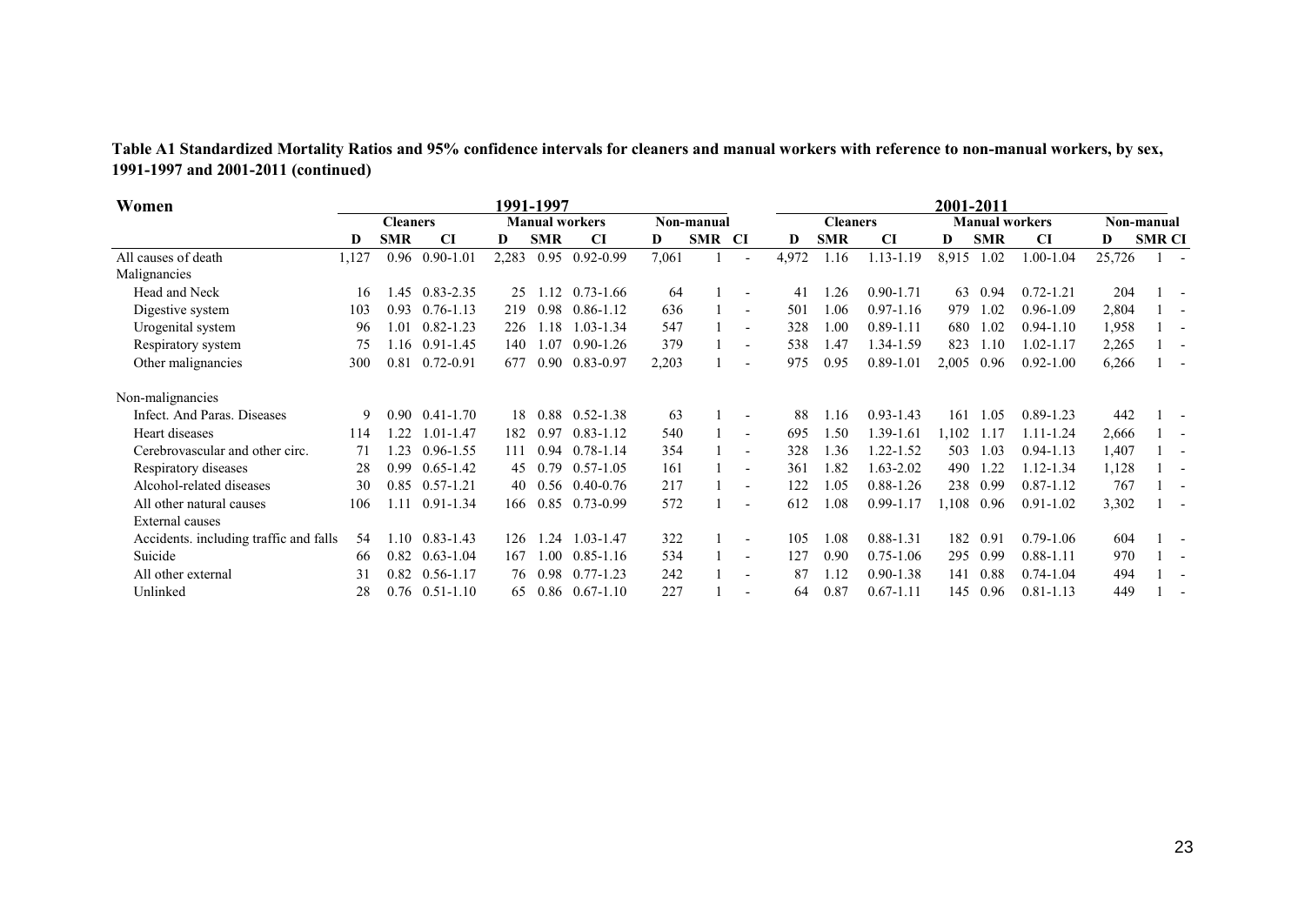|                                | $\boldsymbol{N}$ | D              | HR                       | CI             | $HR_e$         | CI            |
|--------------------------------|------------------|----------------|--------------------------|----------------|----------------|---------------|
| All causes of death            |                  |                |                          |                |                |               |
| Domestic cleaners              | 912              | 119            | 3.57                     | 2.88-4.43      | 2.25           | 1.25-4.07     |
| Office cleaners                | 41,005           | 4,904          | 2.01                     | 1.83-2.22      | 2.01           | 1.83-2.22     |
| Building and window cleaners   | 3,084            | 351            | 1.75                     | 1.21-2.54      | 1.75           | 1.21-2.54     |
| Other cleaners <sup>1</sup>    | 4,476            | 746            | 2.25                     | 1.25-4.07      | 3.57           | 2.88-4.43     |
| Non-manual workers (ref)       | 754,683          | 66,663         | $\mathbf{1}$             |                | $\mathbf{1}$   |               |
| Lung cancer                    |                  |                |                          |                |                |               |
| Domestic cleaners              | 912              | 23             | 2.27                     | 1.51-3.41      | 1.86           | 1.24-2.80     |
| Office cleaners                | 41,005           | 776            | 1.67                     | 1.55-1.80      | 1.37           | 1.27-1.47     |
| Building and window cleaners   | 3,084            | 48             | 1.44                     | 1.08-1.91      | 1.16           | $0.87 - 1.54$ |
| Other cleaners                 | 4,476            | 120            | 2.41                     | 2.01-2.88      | 1.88           | 1.57-2.25     |
| Non-manual workers (ref)       | 754,683          | 8,876          | $\mathbf{1}$             |                | $\mathbf{1}$   |               |
| Pneumonia                      |                  |                |                          |                |                |               |
| Domestic cleaners              | 912              | $\overline{4}$ |                          |                |                |               |
| Office cleaners                | 41,005           | 84             | 1.60                     | 1.28-2.00      | 1.43           | $1.14 - 1.8$  |
| Building and window cleaners   | 3,084            | 3              |                          |                |                |               |
| Other cleaners                 | 4,476            | 22             | 3.91                     | 2.56-5.96      | 3.40           | 2.22-5.22     |
| Non-manual workers (ref)       | 754,683          | 1,013          | $\mathbf{1}$             |                | 1              |               |
| <b>COPD</b>                    |                  |                |                          |                |                |               |
| Domestic cleaners              | 912              | 4              |                          |                |                |               |
| Office cleaners                | 41,005           | 272            | 2.33                     | 2.05-2.64      | 1.74           | 1.53-1.98     |
| Building and window cleaners   | 3,084            | 18             | $\overline{a}$           |                | $\overline{a}$ |               |
| Other cleaners                 | 4,476            | 54             | 4.33                     | 3.31-5.68      | 3.07           | 2.33-4.03     |
| Non-manual workers (ref)       | 754,683          | 2,251          | 1                        |                | 1              |               |
| <b>Ischemic heart diseases</b> |                  |                |                          |                |                |               |
| Domestic cleaners              | 912              | 12             | $\overline{\phantom{0}}$ |                |                |               |
| Office cleaners                | 41,005           | 543            | 1.37                     | $1.25 - 1.49$  | 1.16           | 1.06-1.27     |
| Building and window cleaners   | 3,084            | 39             | 1.36                     | 0.99-1.86      | 1.14           | $0.83 - 1.56$ |
| Other cleaners                 | 4,476            | 81             | 1.89                     | 1.52-2.35      | 1.55           | 1.24-1.93     |
| Non-manual workers (ref)       | 754,683          | 7,597          | $\mathbf{1}$             |                | $\mathbf{1}$   |               |
| Cerebrovascular diseases       |                  |                |                          |                |                |               |
| Domestic cleaners              | 912              | 3              |                          |                |                |               |
| Office cleaners                | 41,005           | 212            | 1.44                     | 1.26-1.66      | 1.27           | 1.10-1.46     |
| Building and window cleaners   | 3,084            | 18             | $\overline{\phantom{a}}$ | $\overline{a}$ | $\overline{a}$ |               |
| Other cleaners                 | 4,476            | 30             | 1.90                     | 1.32-2.72      | 1.62           | 1.13-2.33     |
| Non-manual workers (ref)       | 754,683          | 2,823          | 1                        |                | 1              |               |

#### **Table A2 Hazard Ratios and 95% confidence intervals for specific types of male cleaners with reference to non-manual workers in 2001-2011**

*Abbreviations: Absolute number of deaths (D); Hazard ratio adjusted for age (years) at baseline (HR); 95% confidence interval (CI); Hazard ratio adjusted for age (years) at baseline and educational level (HRe); Hazard ratios not calculated due to small number of deaths (-)*

<sup>1</sup> *'Other cleaners' include street sweepers and related occupations as well as building structure cleaners, which are grouped due to the small number of workers.*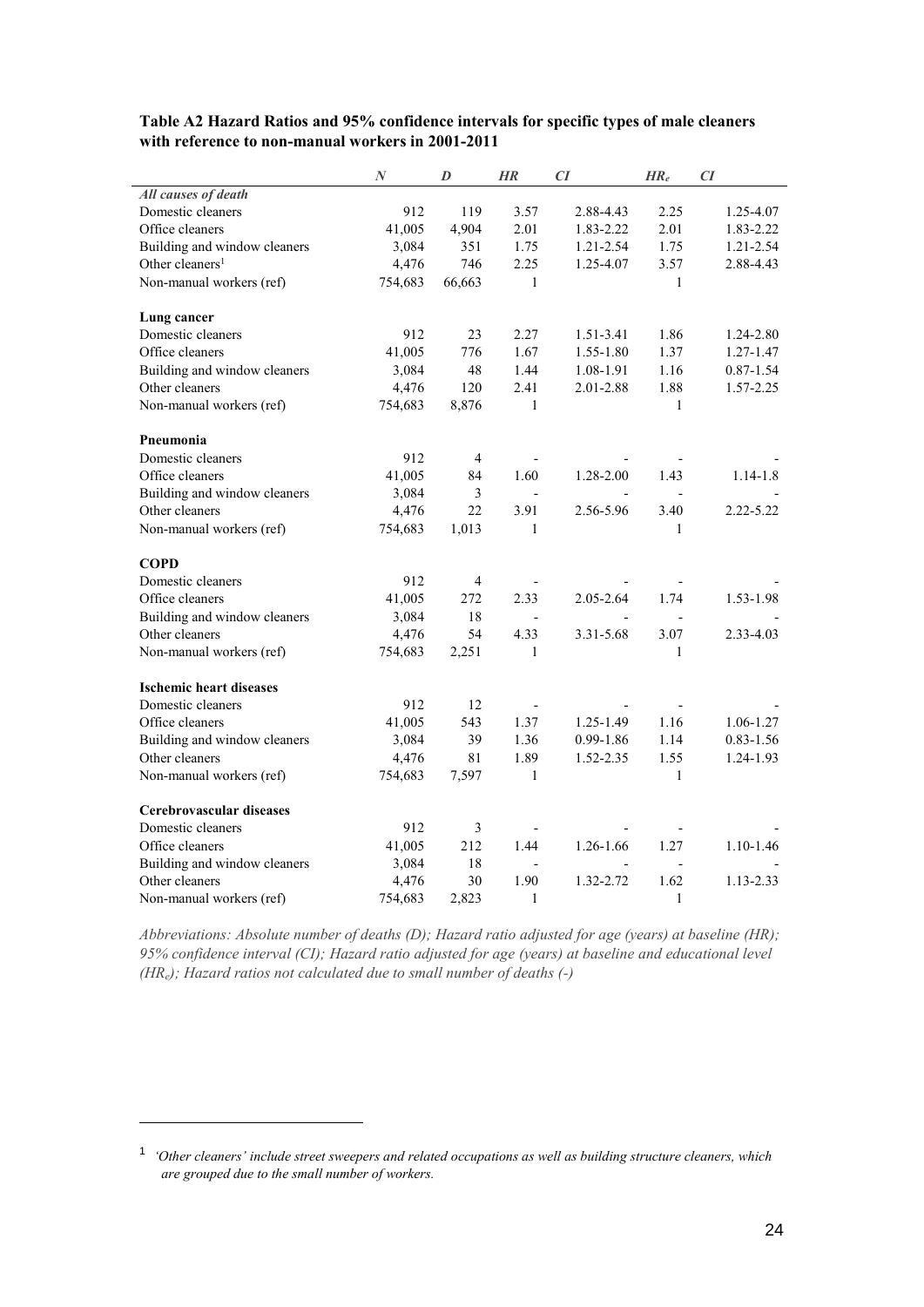|                                | $\boldsymbol{N}$ | D                | <b>HR</b>                | CI                       | $HR_e$                   | CI            |
|--------------------------------|------------------|------------------|--------------------------|--------------------------|--------------------------|---------------|
| All causes of death            |                  |                  |                          |                          |                          |               |
| Domestic cleaners              | 45,793           | 2,503            | 1.21                     | 1.16-1.26                | 1.08                     | 1.03-1.12     |
| Office cleaners                | 22,344           | 1,175            | 1.16                     | $1.10 - 1.23$            | 1.04                     | $0.98 - 1.11$ |
| Building and window cleaners   | 25,812           | 1,285            | 1.07                     | $1.01 - 1.13$            | 0.94                     | $0.89 - 1.00$ |
| Other cleaners <sup>2</sup>    | 135              | 9                | $\overline{\phantom{a}}$ |                          | $\overline{\phantom{a}}$ |               |
| Non-manual workers (ref)       | 632,069          | 25,726           | $\mathbf{1}$             |                          | $\mathbf{1}$             |               |
|                                |                  |                  |                          |                          |                          |               |
| Lung cancer                    |                  |                  |                          |                          |                          |               |
| Domestic cleaners              | 45,793           | 269              | 1.55                     | 1.36-1.76                | 1.23                     | 1.07-1.41     |
| Office cleaners                | 22,344           | 113              | 1.33                     | $1.10 - 1.61$            | 1.08                     | $0.89 - 1.31$ |
| Building and window cleaners   | 25,812           | 152              | 1.51                     | 1.28-1.78                | 1.2                      | $1.01 - 1.42$ |
| Other cleaners                 | 135              | $\overline{2}$   | $\overline{a}$           |                          | $\frac{1}{2}$            |               |
| Non-manual workers (ref)       | 632,069          | 2,225            | $\mathbf{1}$             |                          | $\mathbf{1}$             |               |
| Pneumonia                      |                  |                  |                          |                          |                          |               |
| Domestic cleaners              | 45,793           | 31               | 1.51                     | $1.04 - 2.2$             | 1.16                     | 0.78-1.72     |
| Office cleaners                | 22,344           | 16               | $\overline{a}$           | $\overline{\phantom{a}}$ | $\overline{a}$           |               |
| Building and window cleaners   | 25,812           | 15               |                          |                          |                          |               |
| Other cleaners                 | 135              | $\boldsymbol{0}$ |                          |                          |                          |               |
|                                |                  |                  | $\mathbf{1}$             |                          | $\mathbf{1}$             |               |
| Non-manual workers (ref)       | 632,069          | 241              |                          |                          |                          |               |
| <b>COPD</b>                    |                  |                  |                          |                          |                          |               |
| Domestic cleaners              | 45,793           | 125              | 2.53                     | 2.08-3.07                | 1.77                     | 1.44-2.18     |
| Office cleaners                | 22,344           | 47               | 1.92                     | 1.42-2.59                | 1.38                     | 1.01-1.88     |
| Building and window cleaners   | 25,812           | 54               | 1.86                     | 1.41-2.46                | 1.29                     | 0.96-1.72     |
| Other cleaners                 | 135              | $\boldsymbol{0}$ |                          |                          | $\overline{a}$           |               |
| Non-manual workers (ref)       | 632,069          | 582              | $\mathbf{1}$             |                          | $\mathbf{1}$             |               |
|                                |                  |                  |                          |                          |                          |               |
| <b>Ischemic heart diseases</b> |                  |                  |                          |                          |                          |               |
| Domestic cleaners              | 45,793           | 165              | 1.72                     | 1.46-2.03                | 1.26                     | 1.06-1.49     |
| Office cleaners                | 22,344           | 69               | 1.45                     | 1.14-1.85                | 1.08                     | $0.84 - 1.39$ |
| Building and window cleaners   | 25,812           | 85               | 1.50                     | 1.20-1.87                | 1.09                     | $0.87 - 1.37$ |
| Other cleaners                 | 135              | $\theta$         | $\blacksquare$           |                          | $\overline{\phantom{a}}$ |               |
| Non-manual workers (ref)       | 632,069          | 1,146            | $\mathbf{1}$             |                          | $\mathbf{1}$             |               |
| Cerebrovascular diseases       |                  |                  |                          |                          |                          |               |
| Domestic cleaners              | 45,793           | 127              | 1.32                     | 1.10-1.58                | 1.11                     | $0.91 - 1.35$ |
| Office cleaners                | 22,344           | 63               | 1.34                     | 1.04-1.72                | 1.14                     | $0.88 - 1.48$ |
| Building and window cleaners   | 25,812           | 74               | 1.31                     | $1.03 - 1.65$            | 1.1                      | $0.86 - 1.40$ |
| Other cleaners                 | 135              | $\overline{2}$   |                          |                          | $\overline{a}$           |               |
| Non-manual workers (ref)       | 632,069          | 1,171            | $\mathbf{1}$             |                          | $\mathbf{1}$             |               |

#### **Table A3 Hazard Ratios and 95% confidence intervals for specific types of female cleaners with reference to non-manual workers in 2001-2011**

*Abbreviations: Absolute number of deaths (D); Hazard ratio adjusted for age (years) at baseline (HR); 95% confidence interval (CI); Hazard ratio adjusted for age (years) at baseline and educational level (HRe); Hazard ratios not calculated due to small number of deaths (-)*

<sup>&</sup>lt;sup>2</sup> 'Other cleaners' include street sweepers and related occupations as well as building structure cleaners, which are *grouped due to the small number of workers.*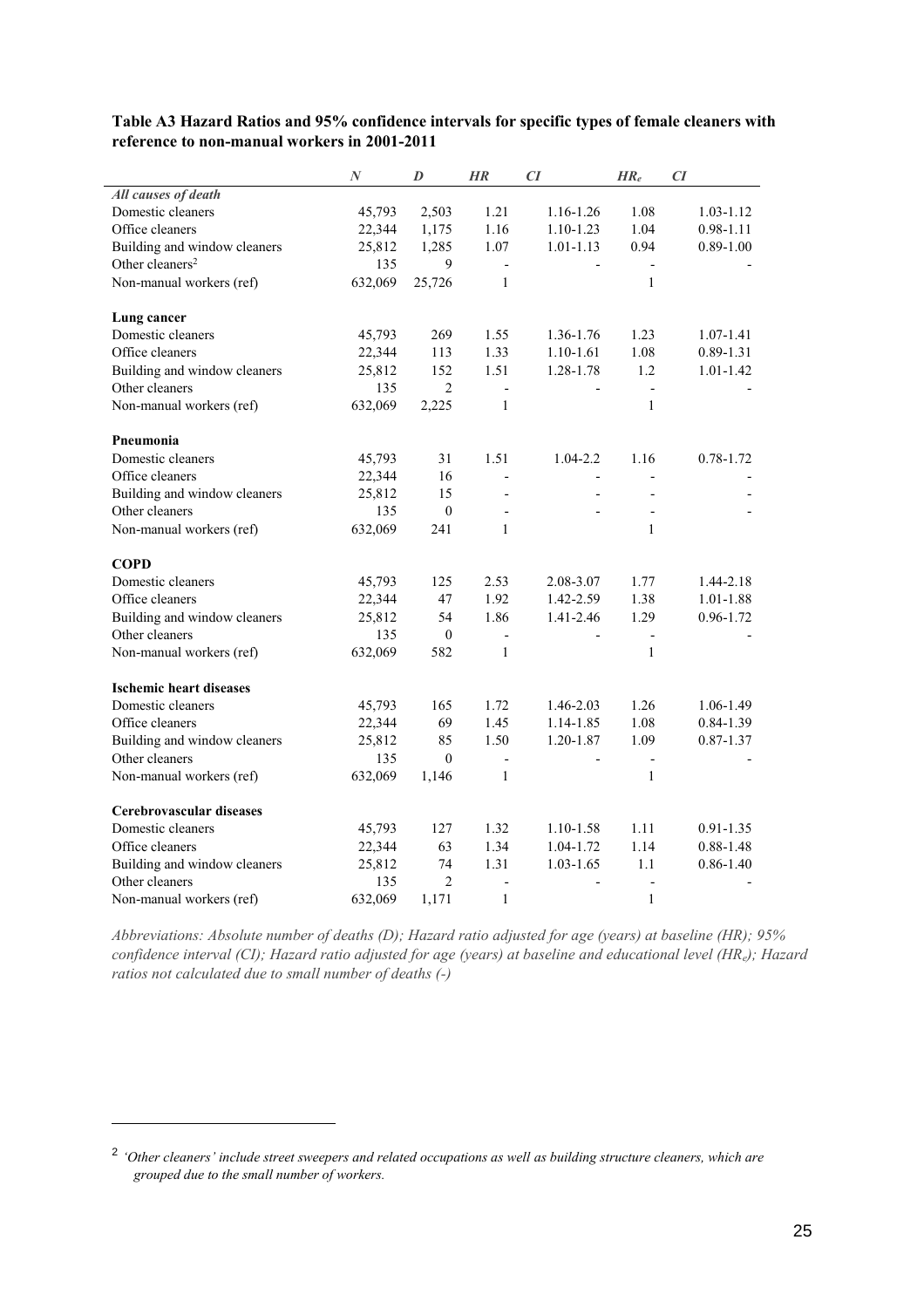# **Appendix 1 Calculation of smoking-adjusted standardized mortality ratios using Axelson's indirect adjustment method**

Axelson's indirect adjustment method was used to calculate smoking-adjusted standardized mortality ratios (SMRsmok) for cleaners and manual workers with reference to non-manual workers (Axelson and Steenland 1988).

SMRs are adjusted for differences in smoking prevalence between the study population and the reference category. Smoking prevalence data for cleaners, manual workers and non-manual workers were derived from the Belgian Health Survey (Van Oyen et al. 1997). Table 1.1 shows the proportions of current, former and never smokers among each occupational group.

The relative risks for lung cancer, pneumonia, COPD, ischemic heart diseases and cerebrovascular diseases are based on the Cancer Prevention Study II (CDC 2014). This is a large prospective mortality study that followed approximately 1.2 million Americans from 1982-1988. Table 1.2 shows the relative risks for the causes of death under investigation by sex and smoking status.

|                       |     | <b>Cleaners</b>        |       | <b>Manual workers</b> | <b>Non-manual workers</b> |                          |  |  |
|-----------------------|-----|------------------------|-------|-----------------------|---------------------------|--------------------------|--|--|
| Men                   | N   | $%$ within<br>cleaners | N     | $%$ within<br>manual  | N                         | $%$ within<br>non-manual |  |  |
| <b>Current smoker</b> | 118 | 50.6                   | 854   | 43.0                  | 1,168                     | 32.2                     |  |  |
| <b>Former smoker</b>  | 46  | 19.7                   | 503   | 25.4                  | 1,058                     | 29.2                     |  |  |
| <b>Never smokers</b>  | 69  | 29.7                   | 627   | 31.6                  | 1,400                     | 38.6                     |  |  |
| <b>Total</b>          | 233 | 100.0                  | 1,984 | 100.0                 | 3,626                     | 100.0                    |  |  |
|                       |     |                        |       |                       |                           |                          |  |  |
| Women                 | N   | $%$ within<br>cleaners | N     | $%$ within<br>manual  | N                         | % within<br>non-manual   |  |  |
| <b>Current smoker</b> | 213 | 37.8                   | 137   | 34.1                  | 945                       | 26.2                     |  |  |
| <b>Former smoker</b>  | 102 | 18.1                   | 85    | 21.1                  | 890                       | 24.7                     |  |  |
| <b>Never smokers</b>  | 249 | 44.1                   | 180   | 44.8                  | 1,773                     | 49.1                     |  |  |
| <b>Total</b>          | 564 | 100.0                  | 402   | 100.0                 | 3,608                     | 100.0                    |  |  |

Table 1.1 Number and percentage of current, former and never smokers among cleaners and non-manual workers 30 to 60 years of age, Belgian Health interview survey pooled 1997, 2001, 2004 and 2008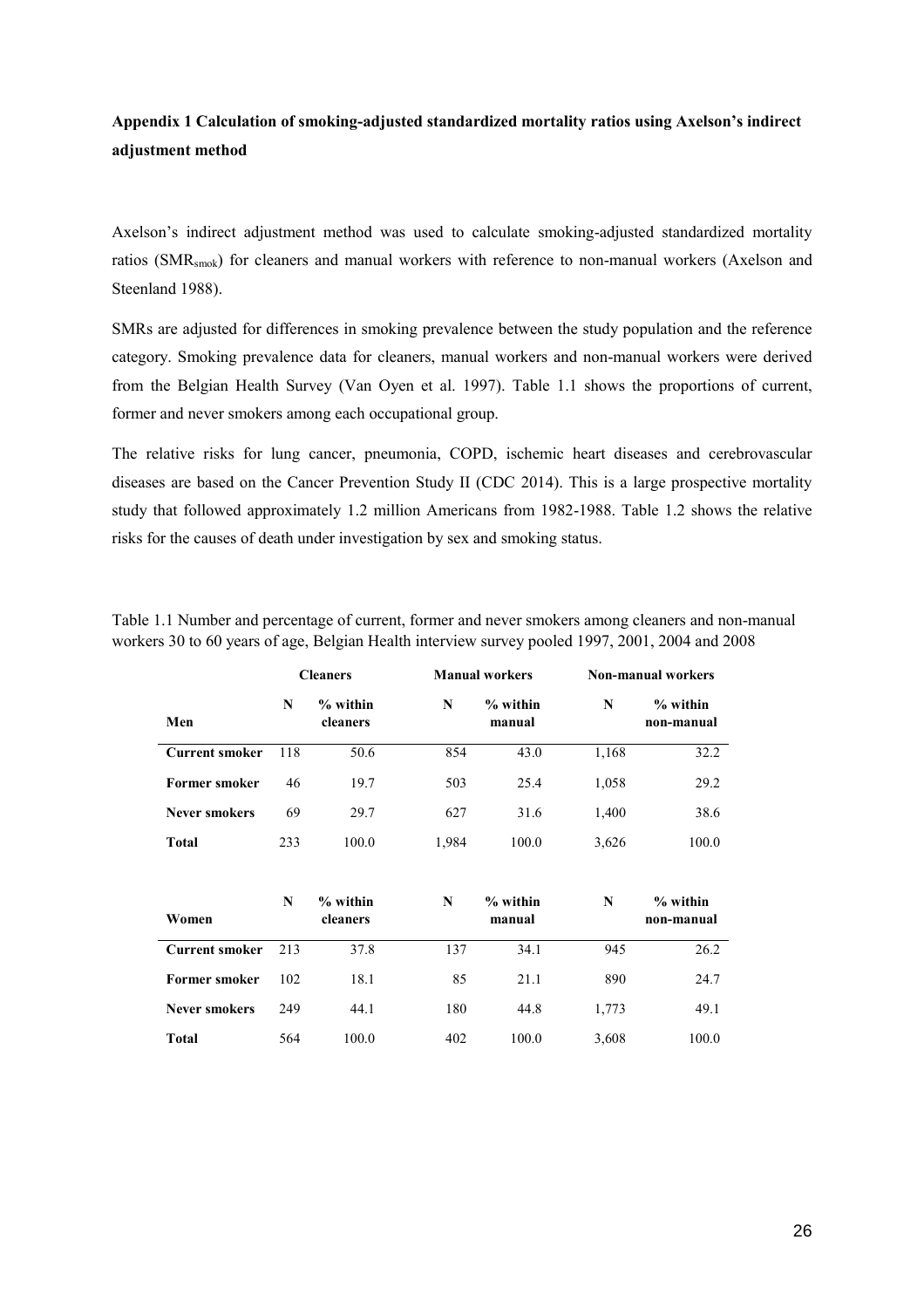Table 1.2 Relative risks for adult mortality from smoking-related diseases for adults 35 to 64 years of age, Cancer Prevention Study II 1982-1988, United States

|                                |                  | Men             |                 | Women             |                 |                 |  |  |
|--------------------------------|------------------|-----------------|-----------------|-------------------|-----------------|-----------------|--|--|
|                                | <b>RRCurrent</b> | <b>RRFormer</b> | <b>RR</b> Never | <b>RR</b> Current | <b>RRFormer</b> | <b>RR</b> Never |  |  |
| All causes <sup>3</sup>        | 2.55             | 1.33            | 1.0             | 1.79              | 1.22            | 1.0             |  |  |
| Lung cancer                    | 23.3             | 8.7             | 1.0             | 12.7              | 4.5             | 1.0             |  |  |
| Pneumonia                      | 1.8              | 1.4             | 1.0             | 2.2               | 1.1             | 1.0             |  |  |
| <b>COPD</b>                    | 17.1             | 15.6            | 1.0             | 12.0              | 11.8            | 1.0             |  |  |
| <b>Ischemic heart diseases</b> | 2.8              | 1.6             | 1.0             | 3.1               | 1.3             | 1.0             |  |  |
| Cerebrovascular diseases       | 3.3              | 1.0             | 1.0             | 4.0               | 1.3             | 1.0             |  |  |

We take the example of lung cancer among men to explain the methodology. First, we estimate the effect on lung cancer mortality that might be expected from differences in smoking prevalence between cleaners and non-manual workers.

$$
I_{reference} = I_0(\%neversmok) + RR_{formersmok}(\%formersmok) + RR_{currentsmok}(\%currentsmok)
$$

Using the smoking prevalence for male non-manual workers and the relative risks by smoking status, we find that I=10.4 for non-manual workers.

 $I_{non-manual} = 1.0 * (0.386) + 8.7 * (0.292) + 23.3 * (0.322)$ 

Likewise, we find that  $I = 13.8$  for cleaners.

$$
I_{cleaners} = 1.0 * (0.297) + 8.7 * (0.197) + 23.3 * (0.506)
$$

The rate among cleaners is expected to be 32% higher than among non-manual workers (13.8/10.4) in the absence of any exposures related to cleaning. The expected number of deaths for cleaners is lowered with 32% to calculated the smoking-adjusted standardized mortality ratio. We now compare 967 observed lung cancer deaths among cleaners to 741 expected deaths (originally 560 expected deaths). The SMR<sub>smok</sub> is 1.31 for cleaners. Confidence intervals are calculated using the Byar approximation method (Rothman and Boice 1979).

*References* 

Axelson O, Steenland K (1988) Indirect methods of assessing the effects of tobacco use in occupational studies. Am J Ind Med 13:105–118.

<sup>3</sup> Relative risks for all causes for 35-54 years from Cancer Prevention Study II